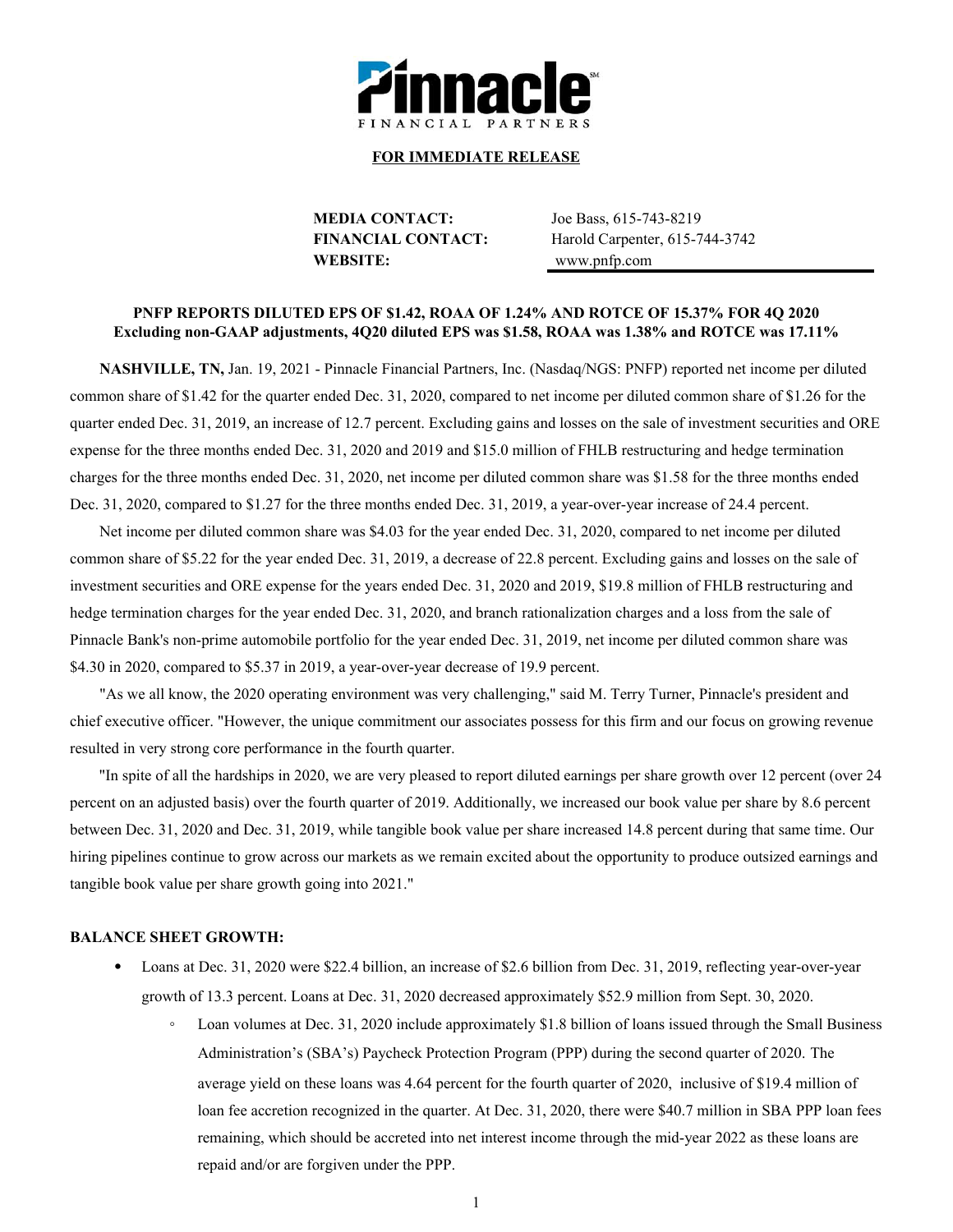- PPP loans decreased by \$452.1 million between the third and fourth quarters of 2020. Excluding PPP loans, total loans increased by \$399.2 million during the same period, or 7.9 percent on an annualized basis.
- **◦** Average loans were \$22.5 billion for the three months ended Dec. 31, 2020, up \$31.5 million from the three months ended Sept. 30, 2020, a linked-quarter annualized growth rate of 0.6 percent. Excluding the impact of \$2.1 billion and \$2.2 billion of average PPP loans outstanding during the three months ended Dec. 31, 2020 and Sept. 30, 2020, respectively, average loans were \$20.4 billion for the three months ended Dec. 31, 2020, up \$155.5 million from \$20.3 billion for the three months ended Sept. 30, 2020, a linked-quarter annualized growth rate of 3.1 percent.
- At Dec. 31, 2020, the remaining discount associated with fair value accounting adjustments on acquired loans was \$27.8 million, compared to \$32.3 million at Sept. 30, 2020.
- **•** Deposits at Dec. 31, 2020 were a record \$27.7 billion, an increase of \$7.5 billion from Dec. 31, 2019, reflecting yearover-year growth of 37.3 percent. Deposits at Dec. 31, 2020 increased \$1.2 billion from Sept. 30, 2020, reflecting a linked-quarter annualized growth rate of 17.5 percent.
	- **◦** Average deposits were \$27.2 billion for the three months ended Dec. 31, 2020, compared to \$26.4 billion for the three months ended Sept. 30, 2020, a linked-quarter annualized growth rate of 12.8 percent.
	- **◦** Core deposits were \$23.5 billion at Dec. 31, 2020, compared to \$17.6 billion at Dec. 31, 2019 and \$22.0 billion at Sept. 30, 2020. The linked-quarter annualized growth rate of core deposits in the fourth quarter of 2020 was 27.4 percent.

"We are also very pleased with loan growth during the fourth quarter given the elevated paydowns and liquidity on some of our clients' balance sheets," Turner said. "We are nowhere near returning to pre-pandemic loan growth levels, but it is good to see progress this quarter. We continue to plan for high-single to low double-digit loan growth in 2021, excluding the impact of the PPP program. Having hired 85 new revenue producers in 2019 and 90 in 2020, we believe we are well positioned to grow loans as a result of the new clients we expect these associates will bring to us even in an economy that is likely to offer only limited organic loan demand in the near term.

"Deposit growth in 2020 was phenomenal. We will continue to seek new client deposits for our firm that reduce the level of wholesale funding that we currently deploy. We have initiated numerous deposit gathering tactics over the last two years aimed at core deposit generation and are gaining confidence that these activities will bring strong returns to us in the near future."

## **PROFITABILITY:**

- Return on average assets was 1.24 percent for the fourth quarter of 2020, compared to 1.26 percent for the third quarter of 2020 and 1.38 percent for the fourth quarter of 2019. Fourth quarter 2020 return on average tangible assets amounted to 1.31 percent, compared to 1.33 percent for the third quarter of 2020 and 1.48 percent for the fourth quarter of 2019.
	- Excluding the adjustments described above for both 2020 and 2019, return on average assets was 1.38 percent for the fourth quarter of 2020, compared to 1.28 percent for the third quarter of 2020 and 1.39 percent for the fourth quarter of 2019. Likewise, excluding those same adjustments, the firm's return on average tangible assets was 1.46 percent for the fourth quarter of 2020, compared to 1.36 percent for the third quarter of 2020 and 1.49 percent for the fourth quarter of 2019.
- Return on average equity for the fourth quarter of 2020 amounted to 8.78 percent, compared to 8.92 percent for the third quarter of 2020 and 8.78 percent for the fourth quarter of 2019. Excluding preferred stockholders' equity for the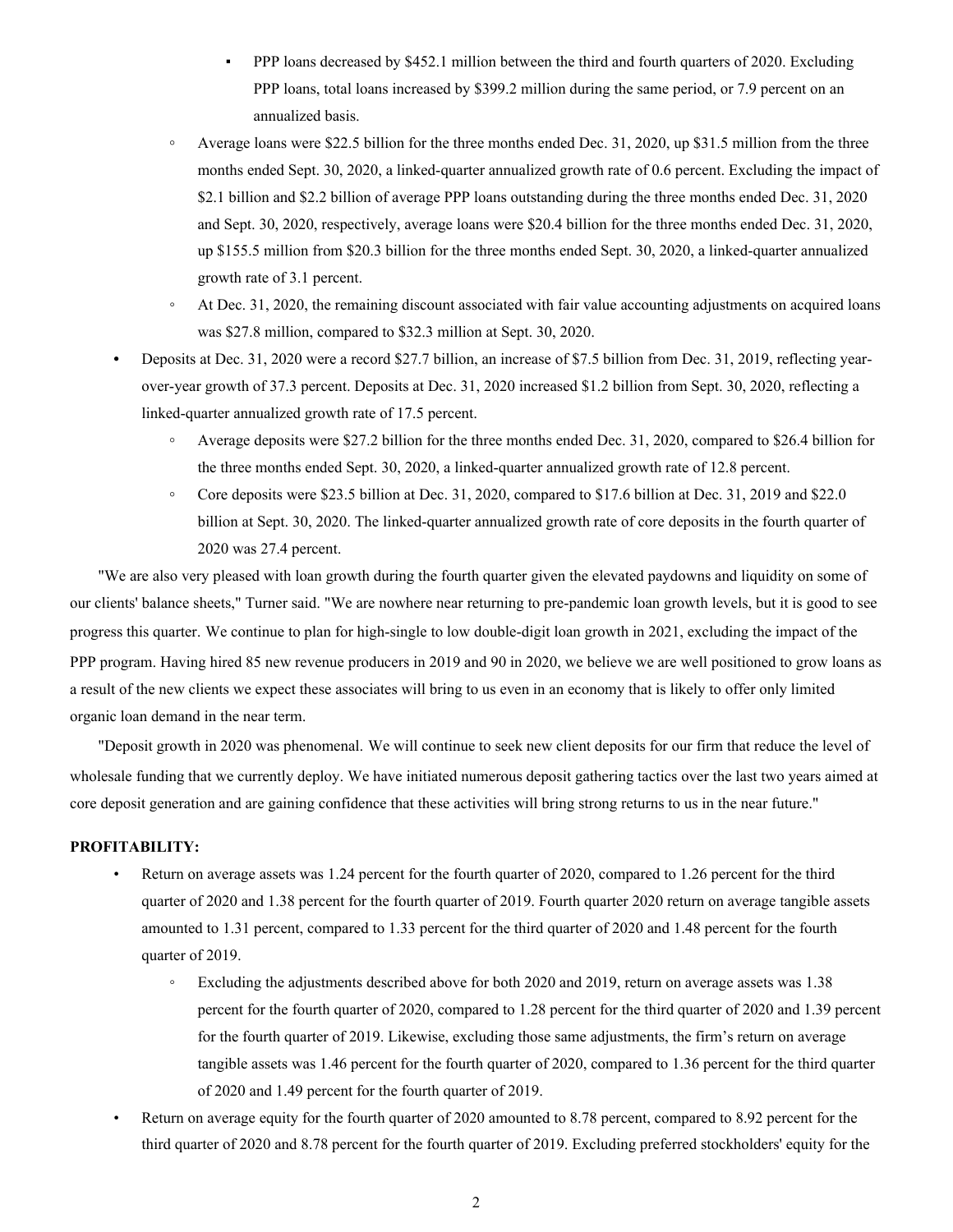three months ended Dec. 31, 2020 and Sept. 30, 2020, respectively, return on average common equity for the fourth quarter of 2020 amounted to 9.19 percent, compared to 9.35 percent for the third quarter of 2020 and 8.78 percent for the fourth quarter of 2019. Fourth quarter 2020 return on average tangible common equity amounted to 15.37 percent, compared to 15.85 percent for the third quarter of 2020 and 15.41 percent for the fourth quarter of 2019.

Excluding the adjustments described above for both 2020 and 2019, return on average tangible common equity amounted to 17.11 percent for the fourth quarter of 2020, compared to 16.19 percent for the third quarter of 2020 and 15.49 percent for the fourth quarter of 2019.

"We are very excited about our profitability metrics in the fourth quarter," said Harold R. Carpenter, Pinnacle's chief financial officer. "We anticipate and hope for a more stable operating environment in 2021. Our aim for the coming year will be top-quartile peer performance with respect to return on tangible common equity and tangible book value per share growth. As always, we believe we have the right people in the right markets to deliver long-term sustainable growth."

#### **MAINTAINING A STRONG BALANCE SHEET:**

- Net charge-offs were \$10.8 million for the quarter ended Dec. 31, 2020, compared to \$13.1 million for the quarter ended Sept. 30, 2020 and \$3.5 million for the quarter ended Dec. 31, 2019. Annualized net charge-offs as a percentage of average loans for the quarter ended Dec. 31, 2020 were 0.19 percent, compared to 0.23 percent for the quarter ended Sept. 30, 2020 and 0.07 percent for the fourth quarter of 2019. Net charge-offs as a percentage of average loans for the year ended Dec. 31, 2020 were 0.18 percent, compared to 0.09 percent for the year ended Dec. 31, 2019.
- Nonperforming assets were 0.38 percent of total loans and ORE at Dec. 31, 2020, compared to 0.40 percent at Sept. 30, 2020 and 0.46 percent at Dec. 31, 2019. Nonperforming assets were \$86.2 million at Dec. 31, 2020, compared to \$90.8 million at Sept. 30, 2020 and \$91.1 million at Dec. 31, 2019.
	- There were \$8.0 million of nonperforming assets attributable to the hotel, restaurant, retail and entertainment segments at Dec. 31, 2020, approximately 0.16 percent of these loans.
- The classified asset ratio at Dec. 31, 2020 was 8.1 percent, compared to 9.9 percent at Sept. 30, 2020 and 13.4 percent at Dec. 31, 2019. Classified assets were \$262.1 million at Dec. 31, 2020, compared to \$307.8 million at Sept. 30, 2020 and \$371.3 million at Dec. 31, 2019.
- The allowance for credit losses represented 1.27 percent of total loans at Dec. 31, 2020, compared to 1.28 percent at Sept. 30, 2020 and 0.48 percent at Dec. 31, 2019. Excluding PPP loans, the allowance for credit losses as a percentage of loans was 1.38 percent at Dec. 31, 2020 and 1.43 percent at Sept. 30, 2020.
	- The ratio of the allowance for credit losses to nonperforming loans at Dec. 31, 2020 was 386.1 percent compared to 404.3 percent at Sept. 30, 2020 and 153.8 percent at Dec. 31, 2019.
	- Provision for credit losses was \$7.2 million in the fourth quarter of 2020, compared to \$16.3 million in the third quarter of 2020 and \$4.6 million in the fourth quarter of 2019.

"Credit metrics remained strong all year," Carpenter said. "Our relationship managers and credit officers did significant work in 2020 to evaluate the risk in our loan book, particularly with respect to the various segments within our loan portfolio that we believe have been the most impacted by COVID-19, namely hotel, restaurants, retail and entertainment. During 2020, we regraded substantially all of our commercial loan portfolio. From a credit perspective, our belief is that we are well positioned as we enter 2021. Classified and nonperforming ratios are at the lowest levels in quite some time. We have worked with many borrowers through the modification process with the objective of getting those borrowers through the pandemic. Many of these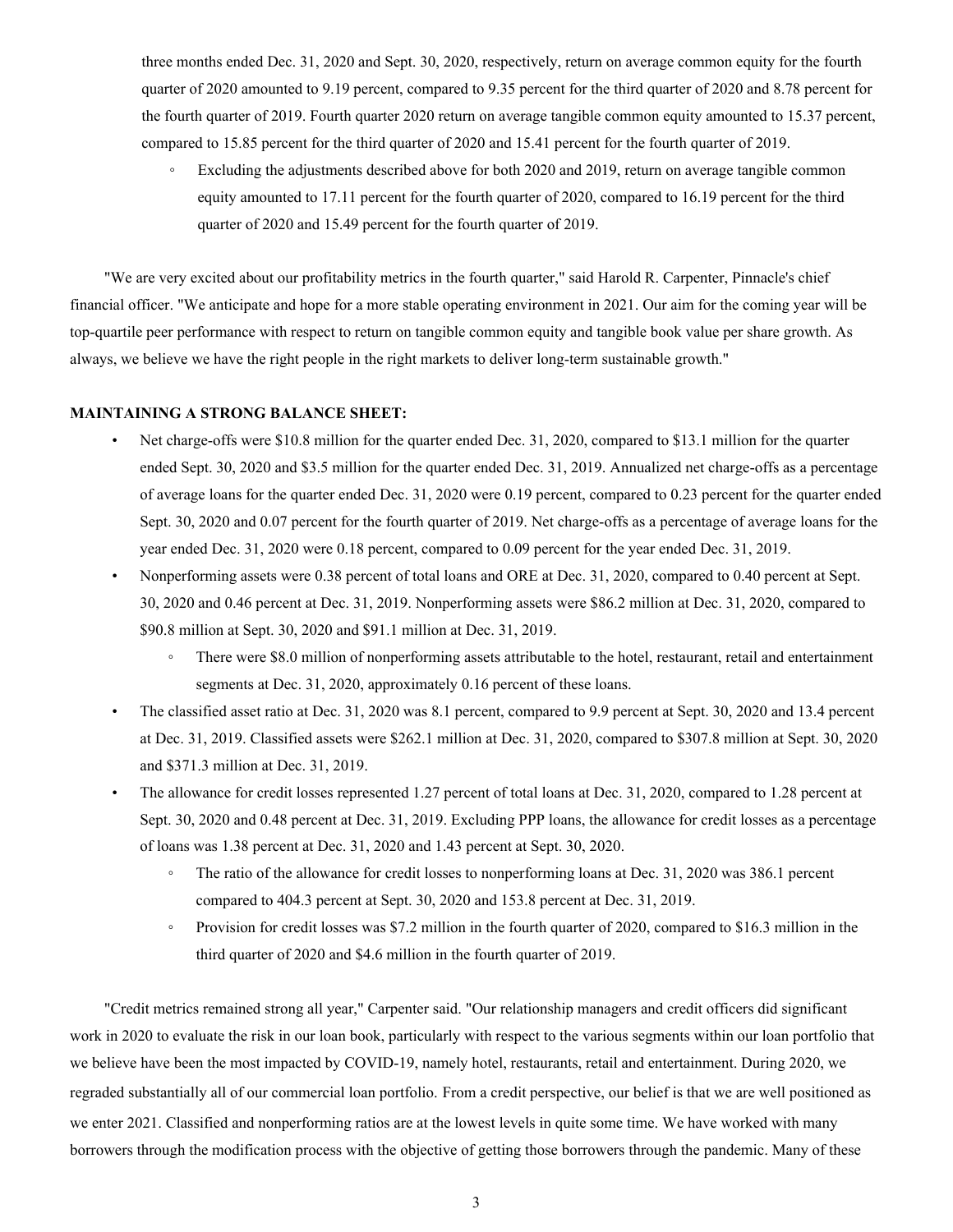borrowers operate in the segments most impacted by COVID-19. Each of these relationships has been painstakingly reviewed by our credit officers, modified as necessary and appropriately regraded."

#### **REVENUES:**

- Revenues for the quarter ended Dec. 31, 2020 were \$304.4 million, an increase of \$6.8 million from the \$297.7 million recognized in the third quarter of 2020, an annualized growth rate of 9.1 percent. Revenues were up \$50.8 million from the fourth quarter of 2019, a year-over-year growth rate of 20.0 percent.
	- Revenue per fully diluted common share was at an all-time record of \$4.03 for the three months ended Dec. 31, 2020, compared to \$3.95 for the third quarter of 2020 and \$3.32 for the fourth quarter of 2019, a 21.4 percent year-over-year growth rate.
- Net interest income for the quarter ended Dec. 31, 2020 was \$221.0 million, compared to \$206.6 million for the third quarter of 2020 and \$194.2 million for the fourth quarter of 2019, a year-over-year growth rate of 13.8 percent. Net interest margin was 2.97 percent for the fourth quarter of 2020, compared to 2.82 percent for the third quarter of 2020 and 3.35 percent for the fourth quarter of 2019.
	- Impacting the firm's net interest income and net interest margin in the third and fourth quarters of 2020 was both the PPP and the firm's maintenance of additional on-balance sheet liquidity as a result of the pandemic. Average PPP loans outstanding during the fourth quarter of 2020 were \$2.1 billion. Additionally, the firm also maintained approximately \$3.0 billion in average excess liquidity, primarily in Federal funds sold and other cash equivalent balances. The firm's fourth quarter 2020 net interest margin was negatively impacted by approximately 30 basis points as a result of PPP loans and excess liquidity, compared to approximately 40 basis points in the third quarter of 2020.
	- Included in net interest income for the fourth quarter of 2020 was \$4.4 million of discount accretion associated with fair value adjustments, compared to \$5.6 million of discount accretion recognized in the third quarter of 2020 and \$10.6 million in the fourth quarter of 2019. The firm's net interest margin was positively impacted by approximately 6 basis points, 9 basis points and 19 basis points, respectively, because of fair value adjustment discount accretion in each of the fourth and third quarters of 2020 and the fourth quarter of 2019. There remains \$20.8 million of purchase accounting discount accretion as of Dec. 31, 2020.
- Noninterest income for the quarter ended Dec. 31, 2020 was \$83.4 million, compared to \$91.1 million for the quarter ended Sept. 30, 2020, a linked-quarter annualized decline of 33.5 percent. Compared to \$59.5 million for the fourth quarter of 2019, noninterest income grew 40.3 percent year-over-year.
	- Wealth management revenues, which include investment, trust and insurance services, were \$14.3 million for the fourth quarter of 2020, compared to \$13.0 million for the third quarter of 2020 and \$12.4 million for the fourth quarter of 2019, a year-over-year increase of 14.8 percent.
	- Income from the firm's investment in BHG was \$24.3 million for the quarter ended Dec. 31, 2020, down from \$26.4 million for the quarter ended Sept. 30, 2020 and up from \$12.3 million for the quarter ended Dec. 31, 2019.
	- Net gains on mortgage loans sold were \$12.4 million during the quarter ended Dec. 31, 2020, down from \$19.5 million for the quarter ended Sept. 30, 2020. Net gains on mortgage loans sold were up 104.9 percent from \$6.0 million during the quarter ended Dec. 31, 2019. This dramatic year-over-year growth primarily reflects market conditions as well as the addition of revenue producing mortgage originators over the last 24 months.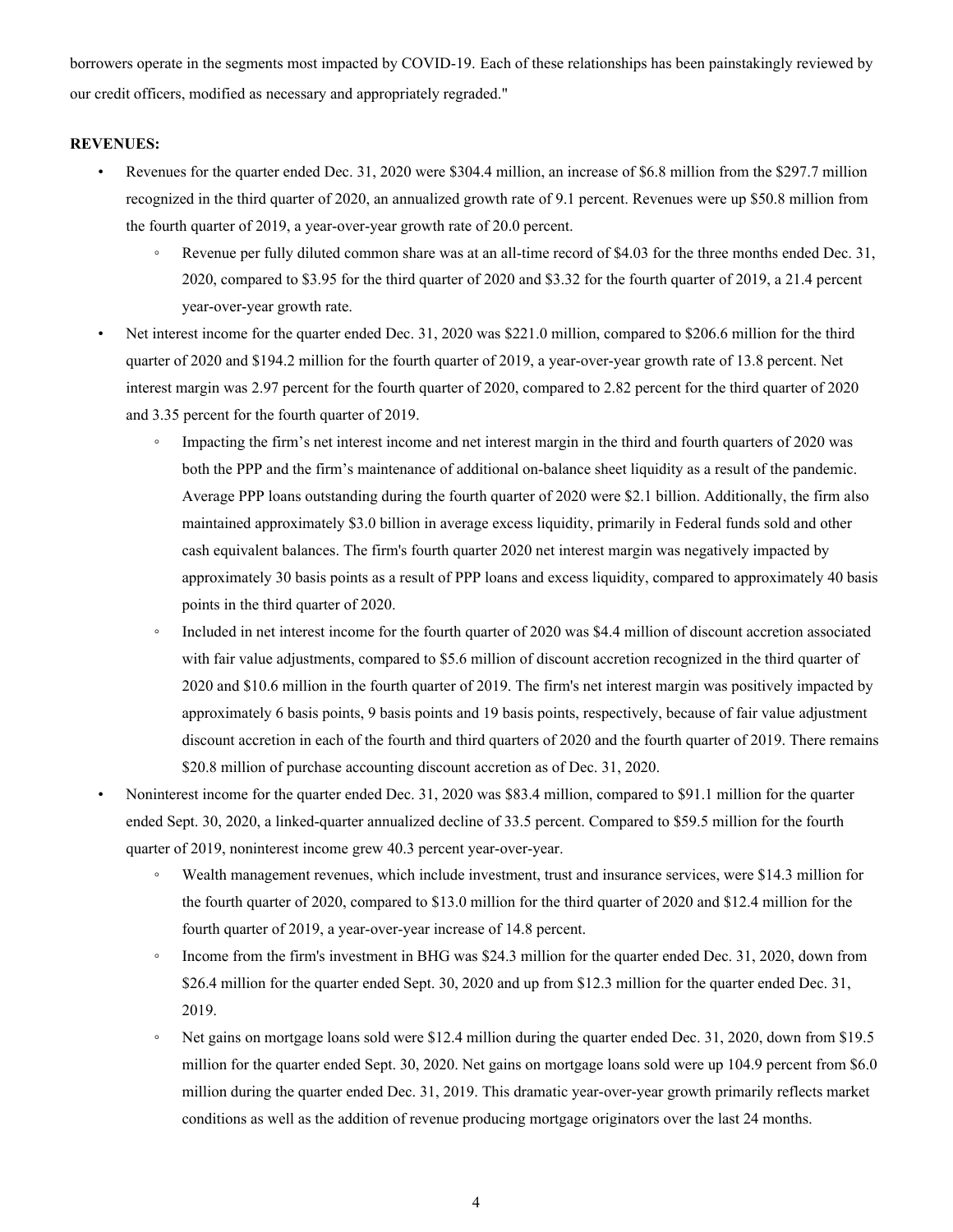◦ Other noninterest income was \$24.0 million for the quarter ended Dec. 31, 2020, compared to \$21.7 million for the quarter ended Sept. 30, 2020 and \$19.5 million for the quarter ended Dec. 31, 2019, a year-over-year increase of 23.0 percent. Contributing to the year-over-year growth were increases in SBA loan fees, loan swap fees and policy benefits from the firm's bank-owned life insurance policies.

"We are reporting a net interest margin for the fourth quarter of 2.97 percent, which was negatively impacted by approximately 0.30 percent because of PPP loans and our excess liquidity," Carpenter said. "These items will continue to impact our reported return on assets, net interest margin and other profitability measures, but eventually their impact will diminish. Earning asset yields increased in the fourth quarter while deposit costs continued to decrease. Our average deposit costs were 0.33 percent in the fourth quarter, down 10 basis points from the third quarter. Our focus in 2021 will continue to be reducing our future deposit costs for both client and wholesale funding sources. We also anticipate that our liquidity levels will find their way to historical balance sheet liquidity levels over the next two years.

"With a year-over-year increase of approximately 40.0 percent, it was obviously a big growth year for fees. Several business units reported record results, led by a very robust mortgage market and BHG maintaining its strong performance throughout the pandemic. We also achieved double-digit growth in areas like our wealth management and SBA units. Looking forward, we are optimistic that BHG will have another great year in 2021 as their business flows are strong headed into the first quarter of 2021. We believe we also have a great hiring platform with more mortgage originators than ever and we operate in very attractive housing markets. Although we expect a modest decrease in mortgage revenues given our belief that long-term rates may increase in 2021, we do anticipate strong growth in total fee revenues in 2021."

#### **OPERATING LEVERAGE AND OTHER HIGHLIGHTS:**

- The firm's efficiency ratio for the fourth quarter of 2020 was 53.6 percent, compared to 48.5 percent for the third quarter of 2020 and 51.4 percent in the fourth quarter of 2019. The ratio of noninterest expenses to average assets was 1.89 percent for the fourth quarter of 2020, compared to 1.70 percent in the third quarter of 2020 and 1.88 percent in the fourth quarter of 2019.
	- Excluding the adjustments described above for both 2020 and 2019, the efficiency ratio was 48.2 percent for the fourth quarter of 2020, compared to 47.3 percent for the third quarter of 2020 and 51.1 percent for the fourth quarter of 2019. Excluding ORE expense for 2020 and 2019 and FHLB restructuring and hedge termination charges for 2020, the ratio of noninterest expense to average assets was 1.70 percent for the fourth quarter of 2020, compared to 1.65 percent for the third quarter of 2020 and 1.86 percent for the fourth quarter of 2019.
- Noninterest expense for the quarter ended Dec. 31, 2020 was \$163.3 million, compared to \$144.3 million in the third quarter of 2020 and \$130.5 million in the fourth quarter of 2019, reflecting a year-over-year increase of 25.2 percent. Excluding ORE expense for 2020 and 2019 and FHLB restructuring and hedge termination charges for 2020, noninterest expense for the fourth quarter of 2020 increased 13.3 percent over the fourth quarter of 2019.
	- Salaries and employee benefits were \$90.0 million in the fourth quarter of 2020, compared to \$90.1 million in the third quarter of 2020 and \$81.4 million in the fourth quarter of 2019, reflecting a year-over-year increase of 10.5 percent.
		- Incentive costs related to the firm's annual cash incentive plan amounted to approximately \$13.4 million in the fourth quarter of 2020, compared to \$15.2 million in the third quarter of 2020 and \$10.9 million in the fourth quarter of last year. Costs related to the firm's annual cash incentive plan for the year ended December 31, 2020 are approximately 27 percent less than the costs of the plan in 2019. As a result of the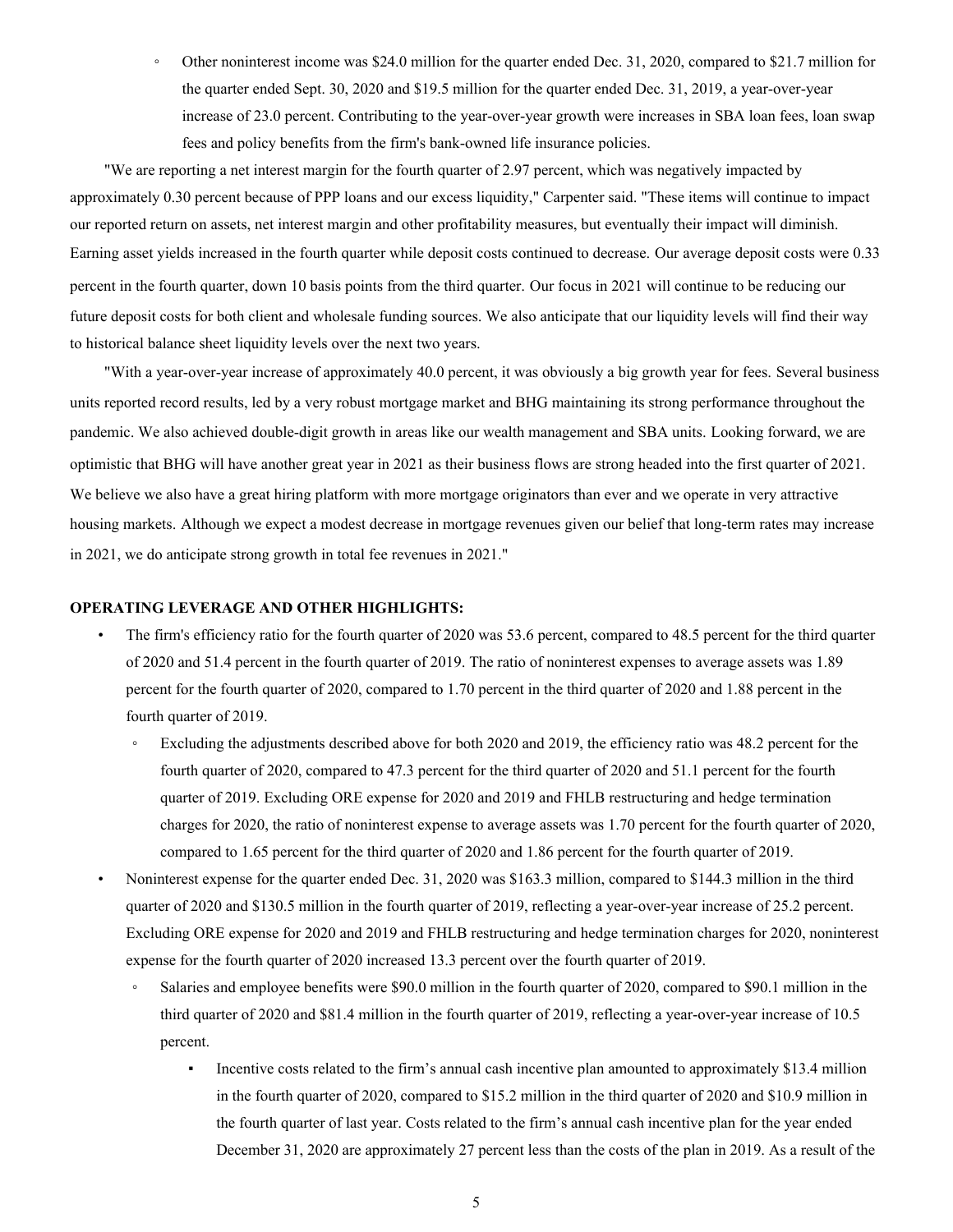firm's performance in 2020, the threshold for the plan's diluted EPS target was not met and thus resulted in a significant reduction in costs related to the plan. Early in the third quarter, the Company added an additional metric to the annual cash incentive plan to take into account new PPNR goals and initiatives for 2020. Based on the firm's results for the fiscal year ended 2020 and in consideration of the considerable effort the Company's associates put forth during unusually difficult circumstances in 2020, the Company's compensation committee approved an increase in the calculated award from 50 percent of target to 65 percent of target, which amounted to \$6.8 million of additional expense in the fourth quarter of 2020.

- Incentive costs related to the Company's equity compensation plans amounted to approximately \$4.6 million in the fourth quarter of 2020, compared to \$4.4 million in the third quarter of 2020 and \$6.1 million in the fourth quarter of last year. As was the case with the diluted EPS metric under the annual cash incentive plan, the Company did not meet its 2020 performance targets under its performance-based equity incentive plans for its named executive officers which resulted in the forfeiture of several tranches of performance-based awards granted to these individuals. These forfeitures contributed to the reduction in 2020 costs related to these plans.
- During the fourth quarter of 2020 and included in other noninterest expense, the firm prepaid \$200.0 million in FHLB advances with a weighted average rate of 2.09 percent and a remaining weighted average term of 3.1 years resulting in \$10.3 million of prepayment penalties that were recognized during the quarter. Additionally, the firm eliminated \$99.0 million of cash flow hedges designed to hedge forecasted wholesale funding cash flows which the firm no longer deems likely to occur. The cash flow hedges were originally intended to remain in effect through various dates until Oct. 3, 2022. The firm recognized \$4.7 million in expense in the fourth quarter of 2020 as a result of these early terminations.
- The effective tax rate for the fourth quarter of 2020 was 17.2 percent, compared to 19.3 percent for the third quarter of 2020 and 18.9 percent for the fourth quarter of 2019.
	- Contributing to the reduction in the effective tax rate in the fourth quarter of 2020 was an increase in policy benefits from the firm's bank-owned life insurance policies and an increase in tax-exempt interest income. The effective tax rate for the year ended Dec. 31, 2020 was 15.9 percent. The firm believes the effective tax rate for 2021 will increase modestly primarily due to increased performance next year.

"Expenses in the fourth quarter of 2020 were higher than anticipated due primarily to the compensation committee's decision to increase the annual cash incentive plan award from 50 percent of target to 65 percent," Carpenter said. "Given the significant effort of our associates in 2020, our board's compensation committee determined a modest increase in the award was warranted. For 2021, the performance targets for our annual cash plan are likely to be similar to our original targets in 2020 in that they will be designed to achieve top quartile performance within our peer group. As we consider expense run rates for 2021, with the expected increase in incentive costs, our belief is that our 2021 expense growth will result in a high-single digit percentage increase in comparison to total noninterest expense for 2020."

#### **BOARD OF DIRECTORS DECLARES DIVIDENDS AND AUTHORIZE SHARE REPURCHASE PLAN**

On Jan. 19, 2021, Pinnacle Financial's Board of Directors increased the quarterly cash dividend to \$0.18 per common share to be paid on Feb. 26, 2021 to common shareholders of record as of the close of business on Feb. 5, 2021. Additionally, the board of directors approved a quarterly dividend of approximately \$3.8 million, or \$16.88 per share (or \$0.422 per depositary share), on Pinnacle Financial's 6.75 percent Series B Non-Cumulative Perpetual Preferred Stock payable on March 1, 2021 to shareholders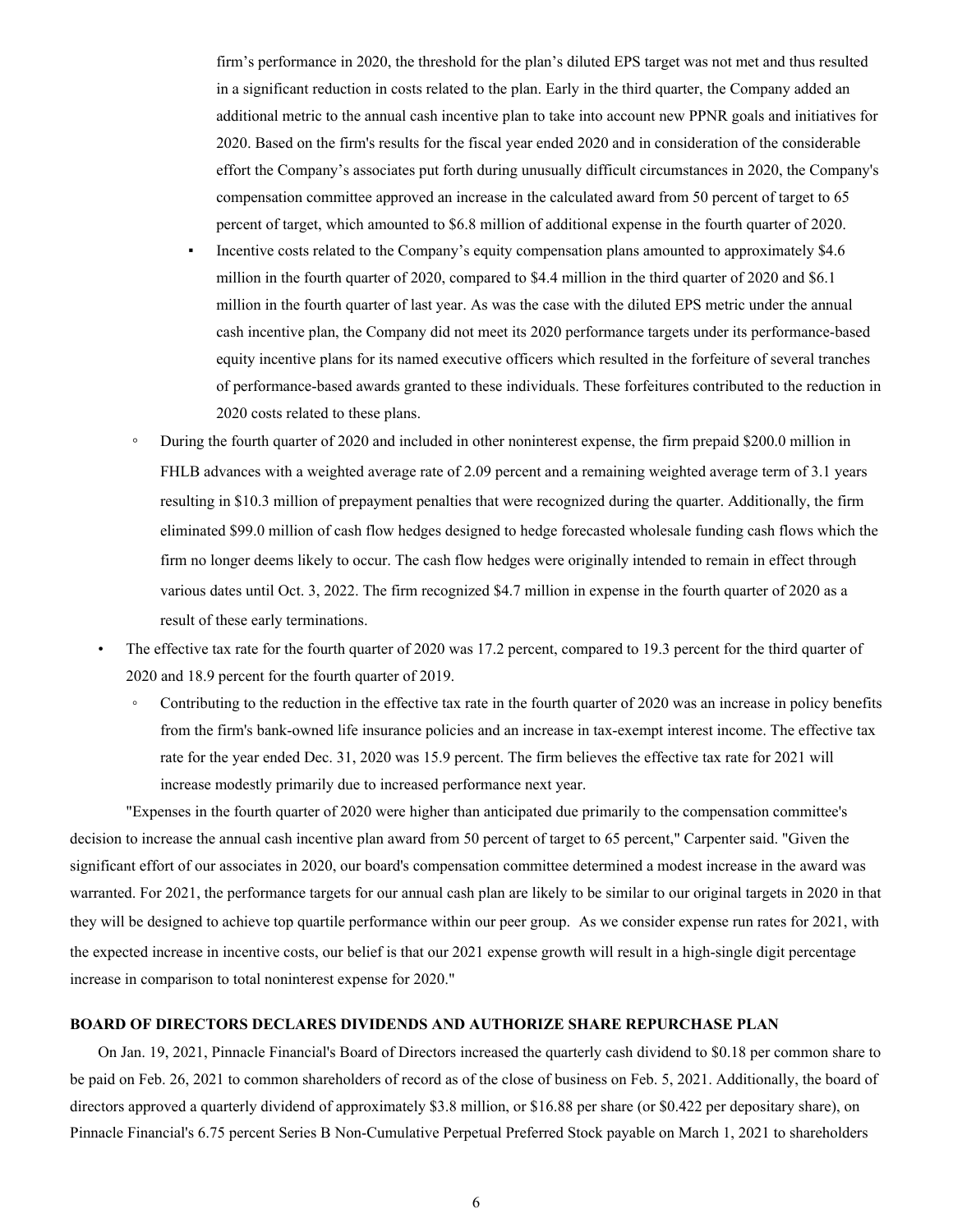of record at the close of business on Feb. 14, 2021. The amount and timing of any future dividend payments to both preferred and common shareholders will be subject to the approval of Pinnacle's Board of Directors.

The firm also announced that its board of directors has authorized a new share repurchase plan for up to \$125 million of the Company's common stock. Repurchases of the Company's common stock will be made in accordance with applicable laws and may be made at management's discretion from time to time in the open market, through privately negotiated transactions or otherwise. The board authorized the repurchase program to remain in effect through March 31, 2022, unless the entire repurchase amount has been acquired before that date.

The share repurchase program may be extended, modified, amended, suspended or discontinued at any time at the Company's discretion and does not commit the Company to repurchase shares of its common stock. The actual timing, number and value of the shares to be purchased under the program will be determined by the Company at its discretion and will depend on a number of factors, including the performance of the Company's stock price, the Company's ongoing capital planning considerations, general market and other conditions, applicable legal requirements and compliance with the terms of the Company's outstanding indebtedness.

#### **WEBCAST AND CONFERENCE CALL INFORMATION**

Pinnacle will host a webcast and conference call at 8:30 a.m. CT on Jan. 20, 2021, to discuss fourth quarter 2020 results and other matters. To access the call for audio only, please call 1-877-602-7944. For the presentation and streaming audio, please access the webcast on the investor relations page of Pinnacle's website at www.pnfp.com.

For those unable to participate in the webcast, it will be archived on the investor relations page of Pinnacle's website at www.pnfp.com for 90 days following the presentation.

Pinnacle Financial Partners provides a full range of banking, investment, trust, mortgage and insurance products and services designed for businesses and their owners and individuals interested in a comprehensive relationship with their financial institution. The firm is the No. 1 bank in the Nashville-Murfreesboro-Franklin MSA, according to 2020 deposit data from the FDIC. Pinnacle earned a spot on FORTUNE's 2020 list of 100 Best Companies to Work For® in the U.S., its fourth consecutive appearance. American Banker recognized Pinnacle as one of America's Best Banks to Work For seven years in a row.

Pinnacle owns a 49 percent interest in Bankers Healthcare Group (BHG), which provides innovative, hassle-free financial solutions to healthcare practitioners and other licensed professionals. Great Place to Work and FORTUNE ranked BHG No. 1 on its 2020 list of Best Workplaces in New York State in the small/medium business category.

The firm began operations in a single location in downtown Nashville, TN in October 2000 and has since grown to approximately \$34.9 billion in assets as of Dec. 31, 2020. As the second-largest bank holding company headquartered in Tennessee, Pinnacle operates in 12 primarily urban markets in Tennessee, the Carolinas, Virginia and Atlanta.

Additional information concerning Pinnacle, which is included in the Nasdaq Financial-100 Index, can be accessed at www.pnfp.com.

###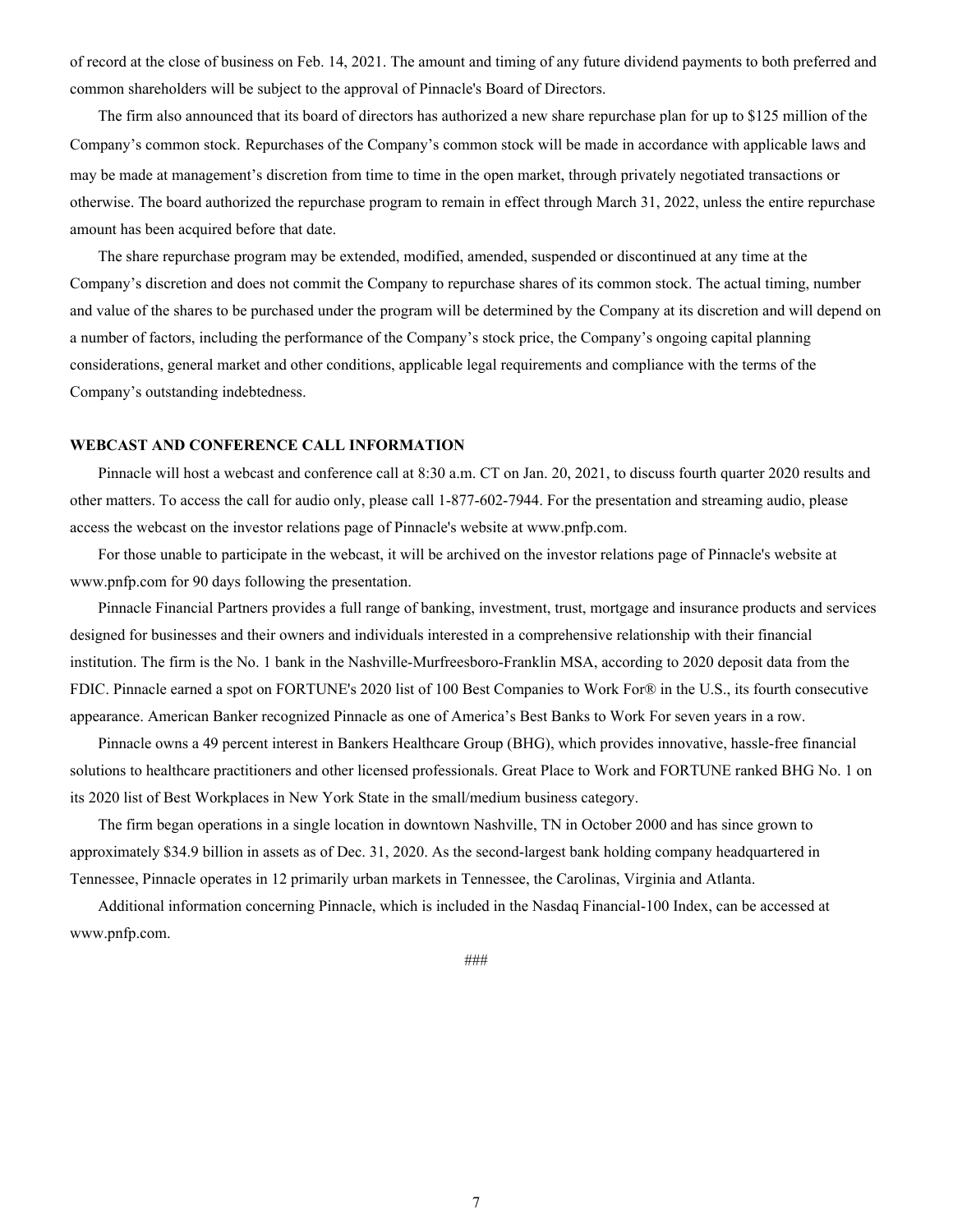#### **Forward-Looking Statements**

All statements, other than statements of historical fact, included in this press release, are forward-looking statements within the meaning of the Private Securities Litigation Reform Act of 1995, Section 27A of the Securities Act of 1933 and Section 21E of the Securities Exchange Act of 1934. The words "expect," "anticipate," "intend," "may," "should," "plan," "believe," "seek," "estimate" and similar expressions are intended to identify such forward-looking statements, but other statements not based on historical information may also be considered forward-looking statements. These forward-looking statements are subject to known and unknown risks, uncertainties and other factors that could cause the actual results to differ materially from the statements, including, but not limited to: (i) further deterioration in the financial condition of borrowers of Pinnacle Bank and its subsidiaries or BHG resulting in significant increases in loan losses and provisions for those losses and, in the case of BHG, substitutions; (ii) the further effects of the emergence of widespread health emergencies or pandemics, including the magnitude and duration of the COVID-19 pandemic and its impact on general economic and financial market conditions and on Pinnacle Financial's and its customers' business, results of operations, asset quality and financial condition; (iii) the speed with which the COVID-19 vaccines can be widely distributed, those vaccines efficacy against the virus and public acceptance of the vaccines; (iv) the ability to grow and retain low-cost core deposits and retain large, uninsured deposits, including during times when Pinnacle Bank is seeking to lower rates it pays on deposits; (v) the inability of Pinnacle Financial, or entities in which it has significant investments, like BHG, to maintain the long-term historical growth rate of its, or such entities', loan portfolio; (vi) changes in loan underwriting, credit review or loss reserve policies associated with economic conditions, examination conclusions, or regulatory developments; (vii) effectiveness of Pinnacle Financial's asset management activities in improving, resolving or liquidating lower-quality assets; (viii) the impact of competition with other financial institutions, including pricing pressures and the resulting impact on Pinnacle Financial's results, including as a result of compression to net interest margin; (ix) adverse conditions in the national or local economies including in Pinnacle Financial's markets throughout Tennessee, North Carolina, South Carolina, Georgia and Virginia, particularly in commercial and residential real estate markets; (x) fluctuations or differences in interest rates on loans or deposits from those that Pinnacle Financial is modeling or anticipating, including as a result of Pinnacle Bank's inability to better match deposit rates with the changes in the short-term rate environment, or that affect the yield curve; (xi) the results of regulatory examinations; (xii) Pinnacle Financial's ability to identify potential candidates for, consummate, and achieve synergies from, potential future acquisitions; (xiii) difficulties and delays in integrating acquired businesses or fully realizing costs savings and other benefits from acquisitions; (xiv) BHG's ability to profitably grow its business and successfully execute on its business plans; (xv) risks of expansion into new geographic or product markets; (xvi) any matter that would cause Pinnacle Financial to conclude that there was impairment of any asset, including goodwill or other intangible assets; (xvii) the ineffectiveness of Pinnacle Bank's hedging strategies, or the unexpected counterparty failure or hedge failure of the underlying hedges; (xviii) reduced ability to attract additional financial advisors (or failure of such advisors to cause their clients to switch to Pinnacle Bank), to retain financial advisors (including as a result of the competitive environment for associates) or otherwise to attract customers from other financial institutions; (xix) deterioration in the valuation of other real estate owned and increased expenses associated therewith; (xx) inability to comply with regulatory capital requirements, including those resulting from changes to capital calculation methodologies, required capital maintenance levels or regulatory requests or directives, particularly if Pinnacle Bank's level of applicable commercial real estate loans were to exceed percentage levels of total capital in guidelines recommended by its regulators; (xxi) approval of the declaration of any dividend by Pinnacle Financial's board of directors; (xxii) the vulnerability of Pinnacle Bank's network and online banking portals, and the systems of parties with whom Pinnacle Bank contracts, to unauthorized access, computer viruses, phishing schemes, spam attacks, human error, natural disasters, power loss and other security breaches; (xxiii) the possibility of increased compliance and operational costs as a result of increased regulatory oversight (including by the Consumer Financial Protection Bureau), including oversight of companies in which Pinnacle Financial or Pinnacle Bank have significant investments, like BHG, and the development of additional banking products for Pinnacle Bank's corporate and consumer clients; (xxiv) the risks associated with Pinnacle Financial and Pinnacle Bank being a minority investor in BHG, including the risk that the owners of a majority of the equity interests in BHG decide to sell the company if not prohibited from doing so by Pinnacle Financial or Pinnacle Bank; (xxv) changes in state and federal legislation, regulations or policies applicable to banks and other financial service providers, like BHG, including regulatory or legislative developments; (xxvi) the availability of and access to capital; (xxvii) adverse results (including costs, fines, reputational harm, inability to obtain necessary approvals and/or other negative effects) from current or future litigation, regulatory examinations or other legal and/ or regulatory actions, including as a result of Pinnacle Bank's participation in and execution of government programs related to the COVID-19 pandemic; and (xxviii) general competitive, economic, political and market conditions. Additional factors which could affect the forward looking statements can be found in Pinnacle Financial's Annual Report on Form 10-K, Quarterly Reports on Form 10-Q, and Current Reports on Form 8-K filed with the SEC and available on the SEC's website at http:// www.sec.gov. Pinnacle Financial disclaims any obligation to update or revise any forward-looking statements contained in this press release, which speak only as of the date hereof, whether as a result of new information, future events or otherwise.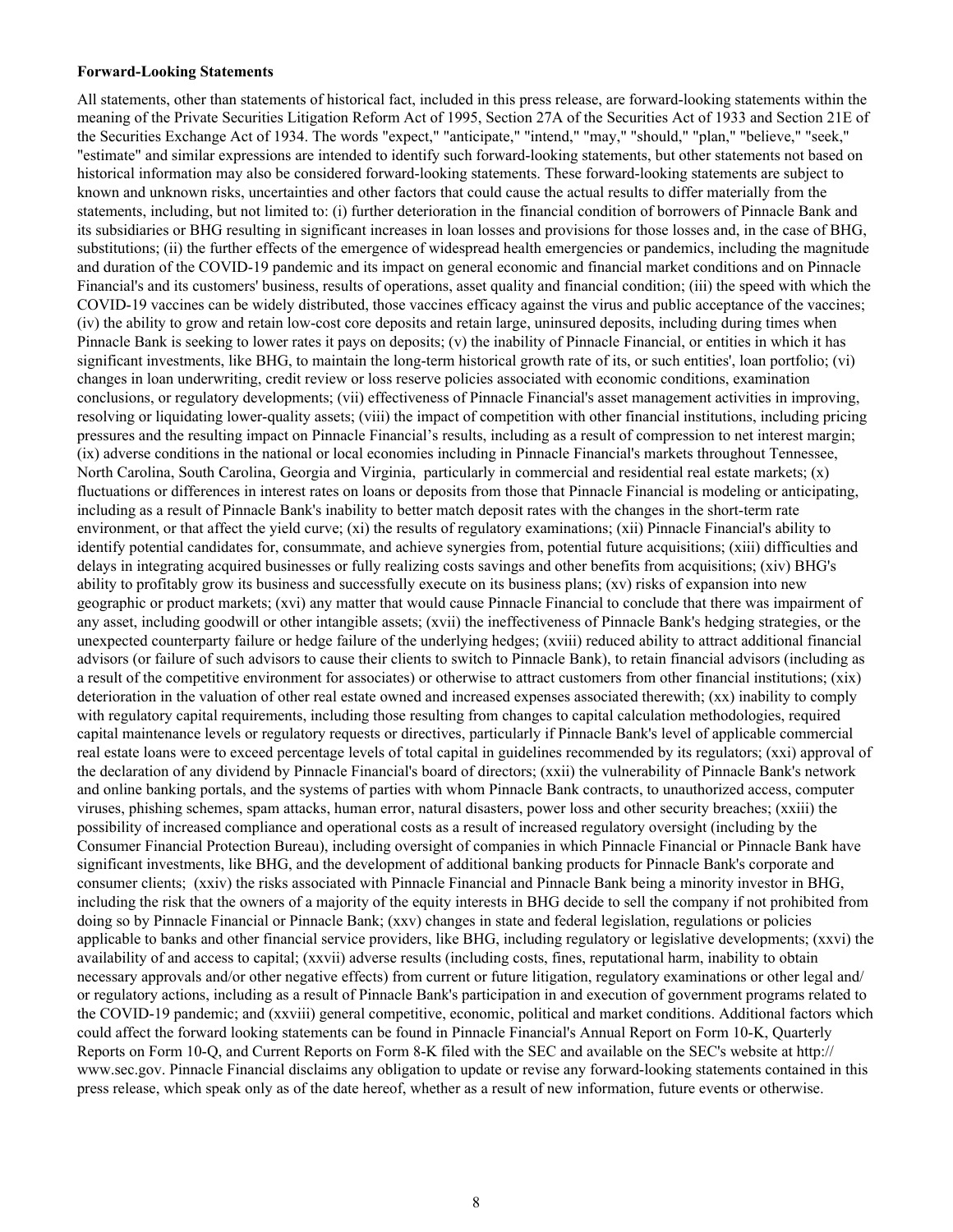#### **Non-GAAP Financial Matters**

This release contains certain non-GAAP financial measures, including, without limitation, earnings per diluted common share, efficiency ratio, adjusted PPNR and the ratio of noninterest expense to average assets, excluding in certain instances the impact of expenses related to other real estate owned, gains or losses on sale of investment securities, the charges associated with Pinnacle Financial's branch rationalization project, FHLB restructuring charges, hedge termination charges, the sale of the remaining portion of Pinnacle Bank's non-prime automobile portfolio and other matters for the accounting periods presented. This release also includes non-GAAP financial measures which exclude the impact of loans originated under the PPP. This release may also contain certain other non-GAAP capital ratios and performance measures that exclude the impact of goodwill and core deposit intangibles associated with Pinnacle Financial's acquisitions of BNC, Avenue Bank, Magna Bank, CapitalMark Bank & Trust, Mid-America Bancshares, Inc., Cavalry Bancorp, Inc. and other acquisitions which collectively are less material to the non-GAAP measure as well as the impact of Pinnacle Financial's Series B Preferred Stock. The presentation of the non-GAAP financial information is not intended to be considered in isolation or as a substitute for any measure prepared in accordance with GAAP. Because non-GAAP financial measures presented in this release are not measurements determined in accordance with GAAP and are susceptible to varying calculations, these non-GAAP financial measures, as presented, may not be comparable to other similarly titled measures presented by other companies.

Pinnacle Financial believes that these non-GAAP financial measures facilitate making period-to-period comparisons and are meaningful indications of its operating performance. In addition, because intangible assets such as goodwill and the core deposit intangible, and the other items excluded each vary extensively from company to company, Pinnacle Financial believes that the presentation of this information allows investors to more easily compare Pinnacle Financial's results to the results of other companies. Pinnacle Financial's management utilizes this non-GAAP financial information to compare Pinnacle Financial's operating performance for 2020 versus certain periods in 2019 and to internally prepared projections.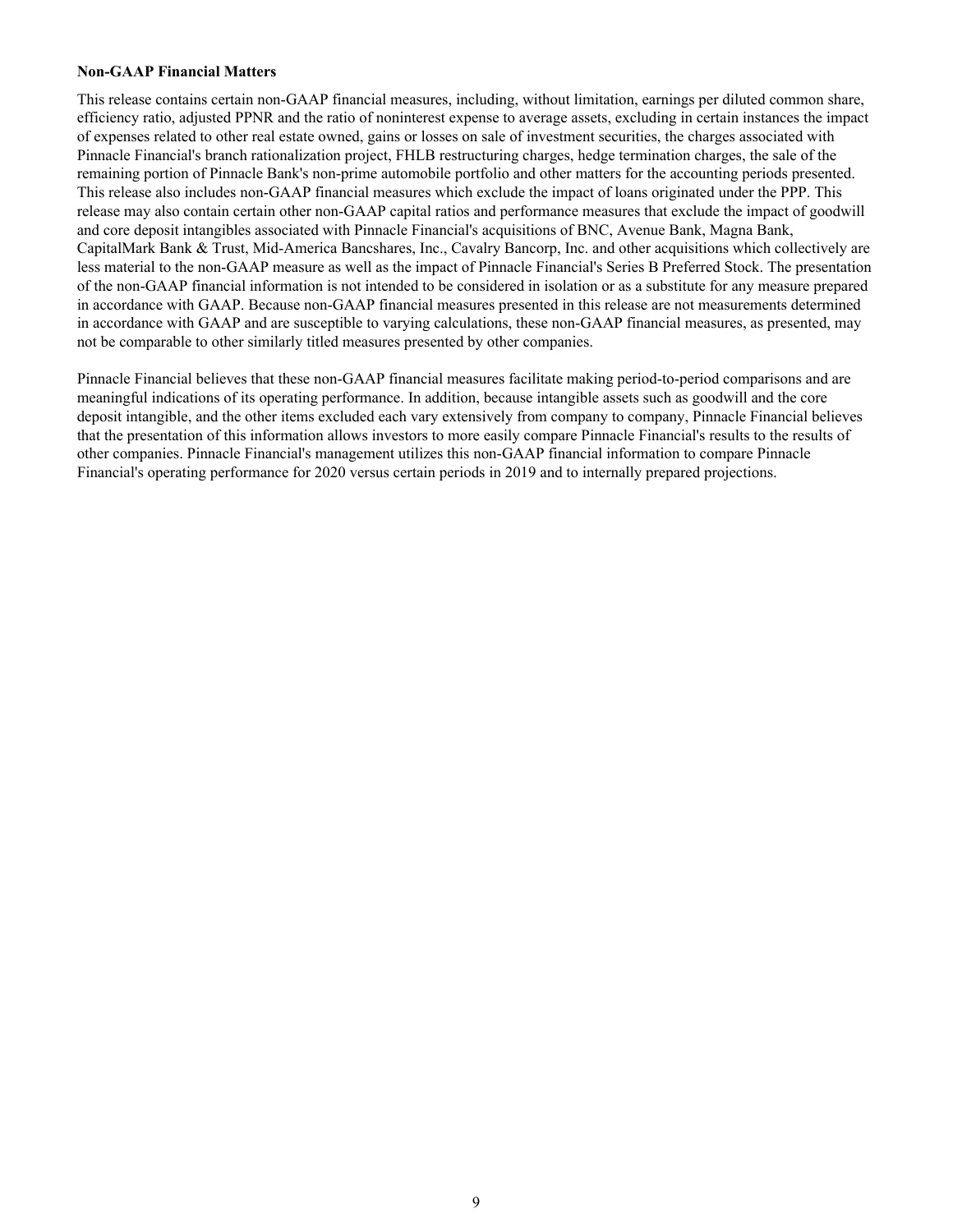## **PINNACLE FINANCIAL PARTNERS, INC. AND SUBSIDIARIES CONSOLIDATED BALANCE SHEETS – UNAUDITED**

*(dollars in thousands)*

|                                                                                                                                                                                                                                                                                                                    |               | December 31,<br>2020 | September 30,<br>2020 | December 31,<br>2019 |
|--------------------------------------------------------------------------------------------------------------------------------------------------------------------------------------------------------------------------------------------------------------------------------------------------------------------|---------------|----------------------|-----------------------|----------------------|
| ASSETS                                                                                                                                                                                                                                                                                                             |               |                      |                       |                      |
| Cash and noninterest-bearing due from banks                                                                                                                                                                                                                                                                        | \$            | 203,296 \$           | 179,231 \$            | 157,901              |
| Restricted cash                                                                                                                                                                                                                                                                                                    |               | 223,788              | 247,761               | 137,045              |
| Interest-bearing due from banks                                                                                                                                                                                                                                                                                    |               | 3,522,224            | 2,604,646             | 210,784              |
| Federal funds sold and other                                                                                                                                                                                                                                                                                       |               | 12,141               | 11,687                | 20,977               |
| Cash and cash equivalents                                                                                                                                                                                                                                                                                          |               | 3,961,449            | 3,043,325             | 526,707              |
| Securities available-for-sale, at fair value                                                                                                                                                                                                                                                                       |               | 3,586,681            | 3,463,422             | 3,539,995            |
| Securities held-to-maturity (fair value of \$1.1 billion, net of allowance for credit losses of<br>\$191,000 at both Dec. 31, 2020 and Sept. 30, 2020, and \$201.2 million Dec. 31, 2019,<br>respectively)                                                                                                         |               | 1,028,359            | 1,039,650             | 188,996              |
| Consumer loans held-for-sale                                                                                                                                                                                                                                                                                       |               | 87,821               | 82,748                | 81,820               |
| Commercial loans held-for-sale                                                                                                                                                                                                                                                                                     |               | 31,200               | 12,290                | 17,585               |
| Loans                                                                                                                                                                                                                                                                                                              |               | 22,424,501           | 22,477,409            | 19,787,876           |
| Less allowance for credit losses                                                                                                                                                                                                                                                                                   |               | (285,050)            | (288, 645)            | (94, 777)            |
| Loans, net                                                                                                                                                                                                                                                                                                         |               | 22,139,451           | 22,188,764            | 19,693,099           |
| Premises and equipment, net                                                                                                                                                                                                                                                                                        |               | 290,001              | 287,711               | 273,932              |
| Equity method investment                                                                                                                                                                                                                                                                                           |               | 308,556              | 289,301               | 278,037              |
| Accrued interest receivable                                                                                                                                                                                                                                                                                        |               | 104,078              | 101,762               | 84,462               |
| Goodwill                                                                                                                                                                                                                                                                                                           |               | 1,819,811            | 1,819,811             | 1,819,811            |
| Core deposits and other intangible assets                                                                                                                                                                                                                                                                          |               | 42,336               | 44,713                | 51,130               |
| Other real estate owned                                                                                                                                                                                                                                                                                            |               | 12,360               | 19,445                | 29,487               |
| Other assets                                                                                                                                                                                                                                                                                                       |               | 1,520,757            | 1,431,989             | 1,220,435            |
| Total assets                                                                                                                                                                                                                                                                                                       |               | 34,932,860 \$        | 33,824,931 \$         | 27,805,496           |
|                                                                                                                                                                                                                                                                                                                    |               |                      |                       |                      |
| LIABILITIES AND STOCKHOLDERS' EQUITY                                                                                                                                                                                                                                                                               |               |                      |                       |                      |
| Deposits:<br>Noninterest-bearing                                                                                                                                                                                                                                                                                   | $\mathcal{S}$ | 7,392,325 \$         | 7,050,670 \$          | 4,795,476            |
|                                                                                                                                                                                                                                                                                                                    |               |                      |                       |                      |
| Interest-bearing                                                                                                                                                                                                                                                                                                   |               | 5,689,095            | 4,995,769             | 3,630,168            |
| Savings and money market accounts<br>Time                                                                                                                                                                                                                                                                          |               | 11,099,523           | 10,513,645            | 7,813,939            |
|                                                                                                                                                                                                                                                                                                                    |               | 3,524,632            | 3,983,872             | 3,941,445            |
| Total deposits                                                                                                                                                                                                                                                                                                     |               | 27,705,575           | 26,543,956            | 20,181,028           |
| Securities sold under agreements to repurchase<br>Federal Home Loan Bank advances                                                                                                                                                                                                                                  |               | 128,164              | 127,059               | 126,354              |
|                                                                                                                                                                                                                                                                                                                    |               | 1,087,927            | 1,287,738             | 2,062,534            |
| Subordinated debt and other borrowings                                                                                                                                                                                                                                                                             |               | 670,575              | 670,273               | 749,080              |
| Accrued interest payable                                                                                                                                                                                                                                                                                           |               | 24,934               | 26,101                | 42,183               |
| Other liabilities                                                                                                                                                                                                                                                                                                  |               | 411,074              | 382,496               | 288,569              |
| Total liabilities                                                                                                                                                                                                                                                                                                  |               | 30,028,249           | 29,037,623            | 23,449,748           |
| Preferred stock, no par value, 10.0 million shares authorized; 225,000 shares non-<br>cumulative perpetual preferred stock, Series B, liquidation preference \$225.0 million,<br>issued and outstanding at Dec. 31, 2020 and Sept. 30, 2020, respectively and no shares<br>issued and outstanding at Dec. 31, 2019 |               | 217,126              | 217,126               |                      |
| Common stock, par value \$1.00, 180.0 million shares authorized; 75.9 million, 75.8<br>million and 76.6 million shares issued and outstanding at Dec. 31, 2020, Sept. 30, 2020<br>and Dec. 31, 2019, respectively                                                                                                  |               | 75,850               | 75,835                | 76,564               |
| Additional paid-in capital                                                                                                                                                                                                                                                                                         |               | 3,028,063            | 3,023,430             | 3,064,467            |
| Retained earnings                                                                                                                                                                                                                                                                                                  |               | 1,407,723            | 1,312,929             | 1,184,183            |
| Accumulated other comprehensive income, net of taxes                                                                                                                                                                                                                                                               |               | 175,849              | 157,988               | 30,534               |
| Total stockholders' equity                                                                                                                                                                                                                                                                                         |               | 4,904,611            | 4,787,308             | 4,355,748            |
| Total liabilities and stockholders' equity                                                                                                                                                                                                                                                                         | \$            | 34,932,860 \$        | 33,824,931 \$         | 27,805,496           |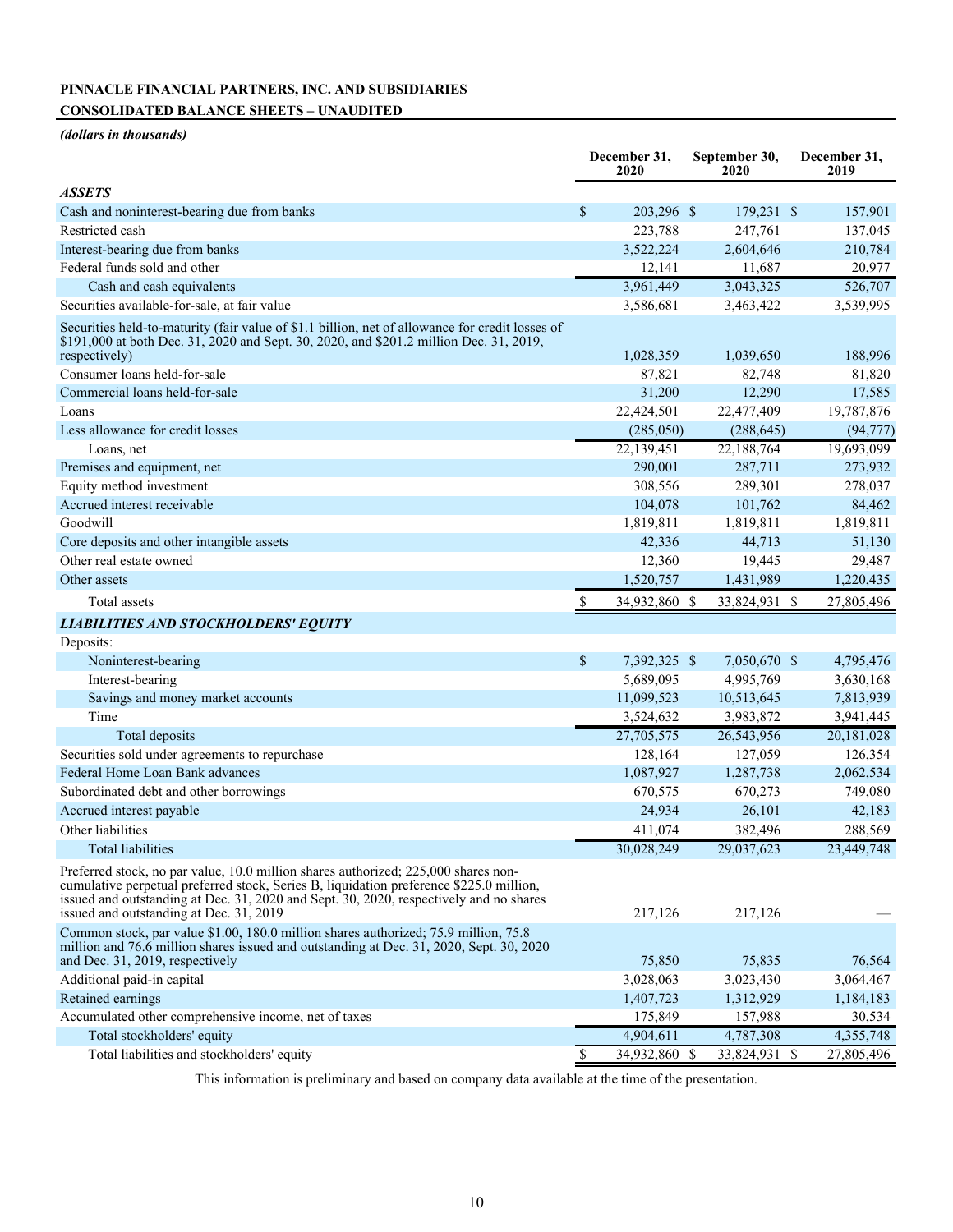## **PINNACLE FINANCIAL PARTNERS, INC. AND SUBSIDIARIES**

## **CONSOLIDATED STATEMENTS OF INCOME – UNAUDITED**

| (dollars in thousands, except for per share data)     | Three months ended   |                    |  |                                                              |  |            | <b>Year ended</b> |                    |  |                      |
|-------------------------------------------------------|----------------------|--------------------|--|--------------------------------------------------------------|--|------------|-------------------|--------------------|--|----------------------|
|                                                       |                      | 2020               |  | December 31, September 30, December 31, December 31,<br>2020 |  | 2019       |                   | 2020               |  | December 31,<br>2019 |
| <b>Interest income:</b>                               |                      |                    |  |                                                              |  |            |                   |                    |  |                      |
| Loans, including fees                                 | \$                   | 232,561 \$         |  | 224,482 \$                                                   |  | 241,209 \$ |                   | 919,744 \$         |  | 955,388              |
| Securities                                            |                      |                    |  |                                                              |  |            |                   |                    |  |                      |
| Taxable                                               |                      | 7,530              |  | 8,276                                                        |  | 10,211     |                   | 35,663             |  | 46,649               |
| Tax-exempt                                            |                      | 15,446             |  | 15,001                                                       |  | 13,597     |                   | 58,867             |  | 51,138               |
| Federal funds sold and other                          |                      | 1,510              |  | 1,429                                                        |  | 3,436      |                   | 6,768              |  | 14,761               |
| Total interest income                                 |                      | 257,047            |  | 249,188                                                      |  | 268,453    |                   | 1,021,042          |  | 1,067,936            |
| <b>Interest expense:</b>                              |                      |                    |  |                                                              |  |            |                   |                    |  |                      |
| Deposits                                              |                      | 22,721             |  | 28,401                                                       |  | 55,905     |                   | 135,547            |  | 231,641              |
| Securities sold under agreements to repurchase        |                      | 64                 |  | 77                                                           |  | 131        |                   | 350                |  | 570                  |
| FHLB advances and other borrowings                    |                      | 13,277             |  | 14,116                                                       |  | 18,245     |                   | 63,357             |  | 69,583               |
| Total interest expense                                |                      | 36,062             |  | 42,594                                                       |  | 74,281     |                   | 199,254            |  | 301,794              |
| Net interest income                                   |                      | 220,985            |  | 206,594                                                      |  | 194,172    |                   | 821,788            |  | 766,142              |
| <b>Provision for credit losses</b>                    |                      | 7,180              |  | 16,333                                                       |  | 4,644      |                   | 191,734            |  | 27,283               |
| Net interest income after provision for credit losses |                      | 213,805            |  | 190,261                                                      |  | 189,528    |                   | 630,054            |  | 738,859              |
| <b>Noninterest income:</b>                            |                      |                    |  |                                                              |  |            |                   |                    |  |                      |
| Service charges on deposit accounts                   |                      | 8,486              |  | 9,854                                                        |  | 9,094      |                   | 34,282             |  | 36,769               |
| Investment services                                   |                      | 7,593              |  | 6,734                                                        |  | 6,581      |                   | 29,537             |  | 24,187               |
| Insurance sales commissions                           |                      | 2,300              |  | 2,284                                                        |  | 2,017      |                   | 10,055             |  | 9,344                |
| Gains on mortgage loans sold, net                     |                      | 12,387             |  | 19,453                                                       |  | 6,044      |                   | 60,042             |  | 24,335               |
| Investment gains (losses) on sales, net               |                      |                    |  | 651                                                          |  | 68         |                   | 986                |  | (5,941)              |
| Trust fees                                            |                      | 4,382              |  | 3,986                                                        |  | 3,835      |                   | 16,496             |  | 14,184               |
| Income from equity method investment                  |                      | 24,294             |  | 26,445                                                       |  | 12,312     |                   | 83,539             |  | 90,111               |
| Other noninterest income                              |                      | 24,002             |  | 21,658                                                       |  | 19,511     |                   | 82,903             |  | 70,837               |
| Total noninterest income                              |                      | 83,444             |  | 91,065                                                       |  | 59,462     |                   | 317,840            |  | 263,826              |
| Noninterest expense:                                  |                      |                    |  |                                                              |  |            |                   |                    |  |                      |
| Salaries and employee benefits                        |                      | 90,013             |  | 90,103                                                       |  | 81,444     |                   | 334,483            |  | 313,359              |
| Equipment and occupancy                               |                      | 23,849             |  | 21,622                                                       |  | 21,059     |                   | 88,475             |  | 84,582               |
| Other real estate, net                                |                      | 1,457              |  | 1,795                                                        |  | 804        |                   | 8,555              |  | 4,228                |
| Marketing and other business development              |                      | 2,979              |  | 2,321                                                        |  | 4,298      |                   | 10,693             |  | 13,251               |
| Postage and supplies                                  |                      | 1,998              |  | 1,761                                                        |  | 2,407      |                   | 7,819              |  | 8,144                |
| Amortization of intangibles                           |                      | 2,377              |  | 2,417                                                        |  | 2,896      |                   | 9,793              |  | 9,908                |
| Other noninterest expense                             |                      | 40,632             |  | 24,258                                                       |  | 17,562     |                   | 116,718            |  | 71,676               |
| Total noninterest expense                             |                      | 163,305            |  | 144,277                                                      |  | 130,470    |                   | 576,536            |  | 505,148              |
| Income before income taxes                            |                      | 133,944            |  | 137,049                                                      |  | 118,520    |                   | 371,358            |  | 497,537              |
| Income tax expense                                    |                      | 23,068             |  | 26,404                                                       |  | 22,441     |                   | 59,037             |  | 96,656               |
| Net income                                            |                      | 110,876            |  | 110,645                                                      |  | 96,079     |                   | 312,321            |  | 400,881              |
| Preferred stock dividends                             |                      | (3,798)            |  | (3,798)                                                      |  |            |                   | (7,596)            |  |                      |
| Net income available to common shareholders           | $\sqrt{\frac{2}{5}}$ | 107,078 \$         |  | 106,847 \$                                                   |  | 96,079 \$  |                   | 304,725 \$         |  | 400,881              |
| Per share information:                                |                      |                    |  |                                                              |  |            |                   |                    |  |                      |
| Basic net income per common share                     | \$                   | $1.42 \text{ }$ \$ |  | $1.42 \text{ }$ \$                                           |  | $1.26$ \$  |                   | $4.04 \text{ } $$  |  | 5.25                 |
| Diluted net income per common share                   | \$                   | $1.42 \text{ }$ \$ |  | $1.42 \text{ }$ \$                                           |  | $1.26$ \$  |                   | $4.03 \text{ }$ \$ |  | 5.22                 |
| Weighted average common shares outstanding:           |                      |                    |  |                                                              |  |            |                   |                    |  |                      |
| <b>Basic</b>                                          |                      | 75,253,862         |  | 75,240,664                                                   |  | 76,018,739 |                   | 75,376,489         |  | 76,364,303           |
| Diluted                                               |                      | 75,583,986         |  | 75,360,033                                                   |  | 76,398,982 |                   | 75,654,385         |  | 76,763,903           |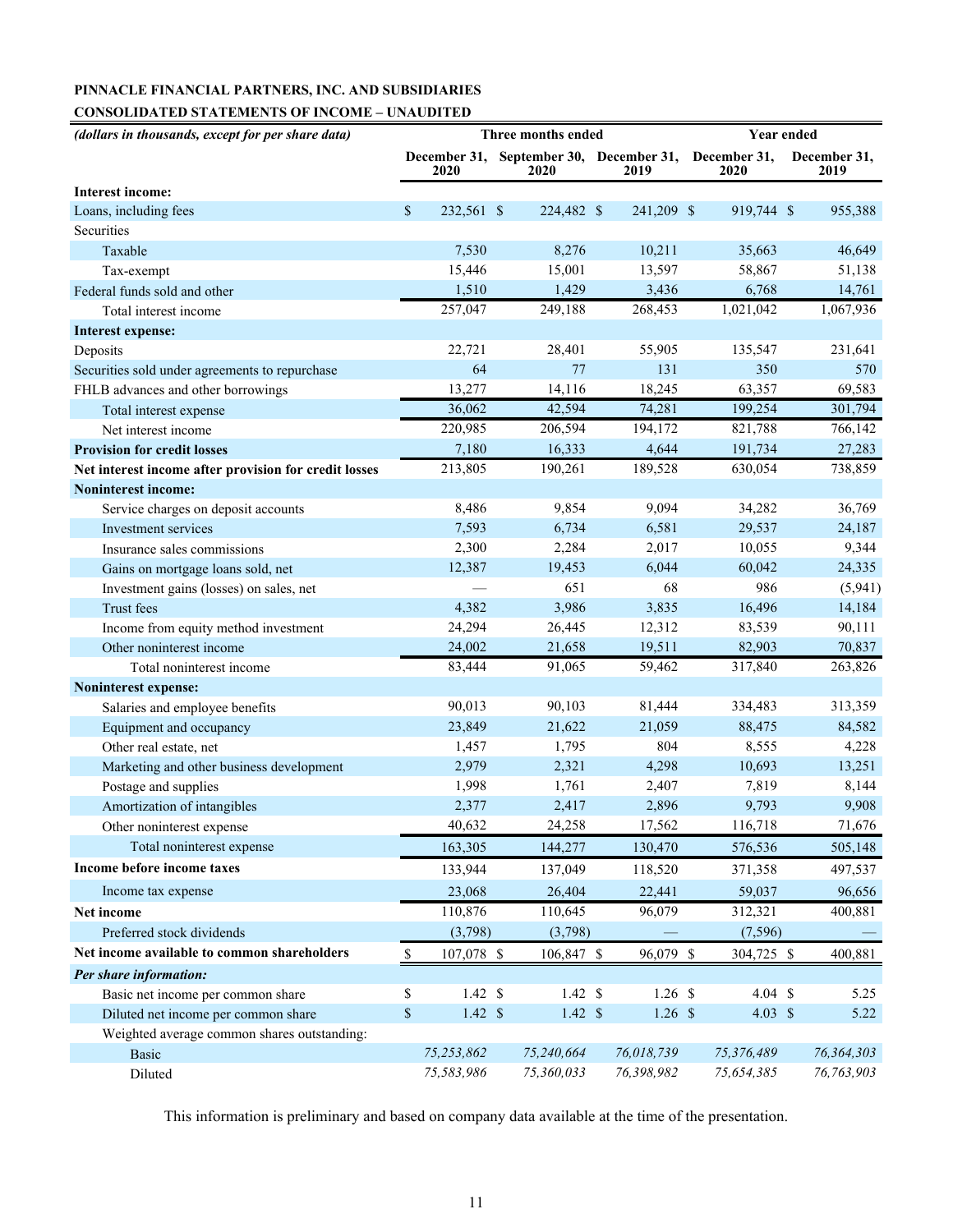#### **PINNACLE FINANCIAL PARTNERS, INC. AND SUBSIDIARIES SELECTED QUARTERLY FINANCIAL DATA – UNAUDITED**

|                                                                     | December                 | September            | June                 | March                | December             | September            |
|---------------------------------------------------------------------|--------------------------|----------------------|----------------------|----------------------|----------------------|----------------------|
| (dollars in thousands)                                              | 2020                     | 2020                 | 2020                 | 2020                 | 2019                 | 2019                 |
| Balance sheet data, at quarter end:                                 |                          |                      |                      |                      |                      |                      |
| Commercial and industrial loans                                     | \$6,239,588              | 6,144,949            | 6,293,709            | 6,752,317            | 6,290,296            | 6,002,285            |
| Commercial real estate - owner occupied loans                       | 2,802,227                | 2,748,075            | 2,708,306            | 2,650,170            | 2,669,766            | 2,595,837            |
| Commercial real estate - investment loans                           | 4,565,040                | 4,648,457            | 4,822,537            | 4,520,234            | 4,418,658            | 4,443,687            |
| Commercial real estate - multifamily and other loans                | 638,344                  | 571,995              | 561,481              | 550,338              | 620,794              | 669,721              |
| Consumer real estate - mortgage loans                               | 3,099,172                | 3,041,019            | 3,042,604            | 3,106,465            | 3,068,625            | 3,025,502            |
| Construction and land development loans<br>Consumer and other loans | 2,901,746<br>379,515     | 2,728,439<br>343,461 | 2,574,494<br>294,545 | 2,520,937<br>296,392 | 2,430,483<br>289,254 | 2,253,303<br>355,307 |
| Paycheck protection program loans                                   | 1,798,869                | 2,251,014            | 2,222,624            |                      |                      |                      |
| Total loans                                                         | 22,424,501               | 22,477,409           | 22,520,300           | 20,396,853           | 19,787,876           | 19,345,642           |
| Allowance for credit losses                                         | (285,050)                | (288, 645)           | (285,372)            | (222, 465)           | (94, 777)            | (93, 647)            |
| Securities                                                          | 4,615,040                | 4,503,072            | 4,358,313            | 4,089,821            | 3,728,991            | 3,583,119            |
| Total assets                                                        | 34,932,860               | 33,824,931           | 33, 342, 112         | 29,264,180           | 27,805,496           | 27,547,834           |
| Noninterest-bearing deposits                                        | 7,392,325                | 7,050,670            | 6,892,864            | 4,963,415            | 4,795,476            | 4,702,155            |
| Total deposits                                                      | 27,705,575               | 26,543,956           | 25,521,829           | 21,333,171           | 20,181,028           | 20,000,677           |
| Securities sold under agreements to repurchase                      | 128,164                  | 127,059              | 194,553              | 186,548              | 126,354              | 95,402               |
| FHLB advances                                                       | 1,087,927                | 1,287,738            | 1,787,551            | 2,317,520            | 2,062,534            | 2,052,548            |
| Subordinated debt and other borrowings                              | 670,575                  | 670,273              | 717,043              | 669,658              | 749,080              | 750,488              |
| Total stockholders' equity                                          | 4,904,611                | 4,787,308            | 4,695,647            | 4,385,128            | 4,355,748            | 4,294,630            |
| Balance sheet data, quarterly averages:                             |                          |                      |                      |                      |                      |                      |
| Total loans                                                         | \$22,524,683             | 22,493,192           | 22, 257, 168         | 20,009,288           | 19,599,620           | 19,216,835           |
| Securities                                                          | 4,567,872                | 4,420,280            | 4,194,811            | 3,814,543            | 3,662,829            | 3,507,363            |
| Federal funds sold and other                                        | 3,621,623                | 3,279,248            | 2,618,832            | 807,796              | 717,927              | 802,326              |
| Total earning assets                                                | 30,714,178               | 30, 192, 720         | 29,070,811           | 24,631,627           | 23,980,376           | 23,526,524           |
| Total assets                                                        | 34,436,765               | 33,838,716           | 32,785,391           | 28,237,642           | 27,604,774           | 27,134,163           |
| Noninterest-bearing deposits                                        | 7,322,393                | 6,989,439            | 6,432,010            | 4,759,729            | 4,834,694            | 4,574,821            |
| Total deposits                                                      | 27, 193, 256             | 26, 352, 823         | 24,807,032           | 20,679,455           | 20,078,594           | 19,778,007           |
| Securities sold under agreements to repurchase                      | 121,331                  | 147,211              | 191,084              | 141,192              | 109,127              | 134,197              |
| FHLB advances                                                       | 1,250,848                | 1,515,879            | 2,213,769            | 2,029,888            | 1,992,213            | 2,136,928            |
| Subordinated debt and other borrowings                              | 673,419                  | 715,138              | 706,657              | 673,415              | 753,244              | 533,194              |
| Total stockholders' equity                                          | 4,852,373                | 4,765,864            | 4,499,438            | 4,417,155            | 4, 343, 246          | 4,265,006            |
| Statement of operations data, for the three months ended:           |                          |                      |                      |                      |                      |                      |
| Interest income                                                     | 257,047<br>\$            | 249,188              | 251,738              | 263,069              | 268,453              | 275,749              |
| Interest expense                                                    | 36,062                   | 42,594               | 51,081               | 69,517               | 74,281               | 79,943               |
| Net interest income                                                 | 220,985                  | 206,594              | 200,657              | 193,552              | 194,172              | 195,806              |
| Provision for credit losses                                         | 7,180                    | 16,333               | 68,332               | 99,889               | 4,644                | 8,260                |
| Net interest income after provision for credit losses               | 213,805                  | 190,261              | 132,325              | 93,663               | 189,528              | 187,546              |
| Noninterest income                                                  | 83,444                   | 91,065               | 72,954               | 70,377               | 59,462               | 82,619               |
| Noninterest expense                                                 | 163,305                  | 144,277              | 131,605              | 137,349              | 130,470              | 132,941              |
| Income before taxes                                                 | 133,944                  | 137,049              | 73,674               | 26,691               | 118,520              | 137,224              |
| Income tax (benefit) expense                                        |                          |                      |                      |                      |                      |                      |
|                                                                     | 23,068                   | 26,404               | 11,230               | (1,665)              | 22,441               | 26,703               |
| Net income                                                          | 110,876                  | 110,645              | 62,444               | 28,356               | 96,079               | 110,521              |
| Preferred stock dividends                                           | (3,798)                  | (3,798)              |                      |                      |                      |                      |
| Net income available to common shareholders                         | 107,078<br><sup>\$</sup> | 106,847              | 62,444               | 28,356               | 96,079               | 110,521              |
| Profitability and other ratios:                                     |                          |                      |                      |                      |                      |                      |
| Return on avg. assets <sup>(1)</sup>                                | 1.24%                    | 1.26 %               | $0.77\%$             | 0.40%                | 1.38 %               | 1.62%                |
| Return on avg. equity <sup>(1)</sup>                                | 8.78 %                   | 8.92 %               | 5.58 %               | 2.58 %               | 8.78 %               | 10.28 %              |
| Return on avg. common equity $^{(1)}$                               | 9.19 %                   | 9.35 %               | 5.66 %               | 2.58 %               | 8.78 %               | 10.28 %              |
| Return on avg. tangible common equity <sup>(1)</sup>                | 15.37 %                  | 15.85 %              | 9.77 %               | 4.48 %               | 15.41 %              | 18.28 %              |
| Common stock dividend payout ratio <sup>(16)</sup>                  | 15.84 %                  | 16.49 %              | 16.41 %              | 14.61 %              | 12.24 %              | 12.31 %              |
| Net interest margin $^{(2)}$                                        | 2.97 %                   | 2.82 %               | 2.87 %               | 3.28 %               | 3.35 %               | 3.43 %               |
| Noninterest income to total revenue <sup>(3)</sup>                  | 27.41 %                  | 30.59 %              | 26.66 %              | 26.67 %              | 23.44 %              | 29.67 %              |
| Noninterest income to avg. assets $(1)$                             |                          |                      |                      |                      |                      |                      |
|                                                                     | 0.96%                    | $1.07\%$             | $0.89\ \%$           | $1.00 \%$            | 0.85 %               | 1.21 %               |
| Noninterest exp. to avg. assets (1)                                 | 1.89 %                   | 1.70 %               | 1.61%                | 1.96 %               | 1.88 %               | 1.94 %               |
| Efficiency ratio <sup>(4)</sup>                                     | 53.64 %                  | 48.47 %              | 48.10 %              | 52.04 %              | 51.44 %              | 47.75 %              |
| Avg. loans to avg. deposits                                         | 82.83 %                  | 85.35 %              | 89.72 %              | 96.76 %              | 97.61 %              | 97.16 %              |
| Securities to total assets                                          | 13.21 %                  | 13.31 %              | 13.07 %              | 13.98 %              | 13.41 %              | 13.01 %              |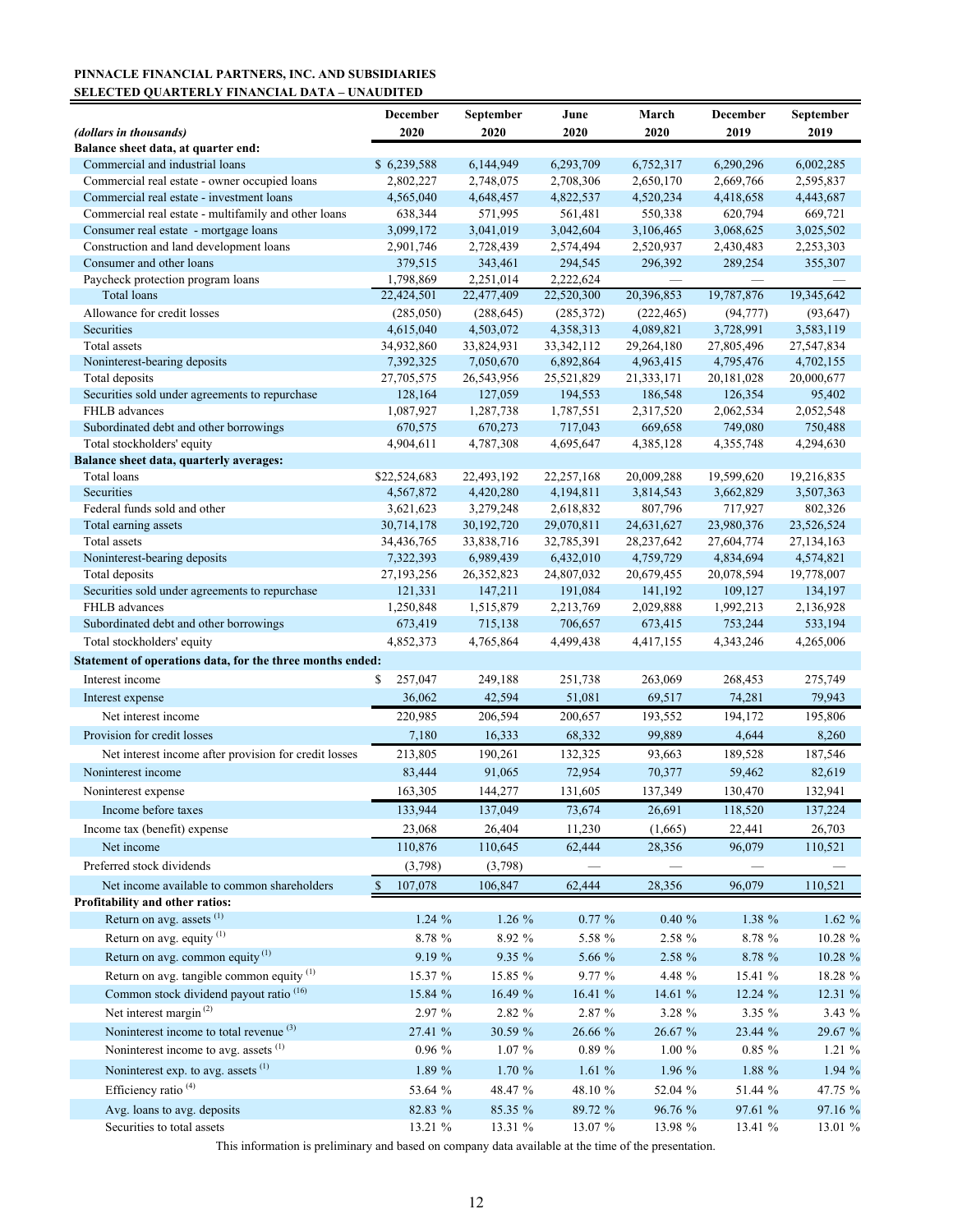## **PINNACLE FINANCIAL PARTNERS, INC. AND SUBSIDIARIES ANALYSIS OF INTEREST INCOME AND EXPENSE, RATES AND YIELDS-UNAUDITED**

| (dollars in thousands)                          |                            | Three months ended<br>December 31, 2020 |                 | <b>Three months ended</b><br>December 31, 2019 |                                   |    |                 |                         |  |
|-------------------------------------------------|----------------------------|-----------------------------------------|-----------------|------------------------------------------------|-----------------------------------|----|-----------------|-------------------------|--|
|                                                 | Average<br><b>Balances</b> |                                         | <b>Interest</b> | Rates/<br><b>Yields</b>                        | <b>Average</b><br><b>Balances</b> |    | <b>Interest</b> | Rates/<br><b>Yields</b> |  |
| <b>Interest-earning assets</b>                  |                            |                                         |                 |                                                |                                   |    |                 |                         |  |
| Loans <sup><math>(1)(2)</math></sup>            | \$22,524,683 \$            |                                         | 232,561         |                                                | 4.20 % \$19,599,620 \$            |    | 241,209         | 5.00 %                  |  |
| Securities                                      |                            |                                         |                 |                                                |                                   |    |                 |                         |  |
| Taxable                                         | 2,235,953                  |                                         | 7,530           | $1.34\%$                                       | 1,827,719                         |    | 10,211          | 2.22 %                  |  |
| Tax-exempt <sup>(2)</sup>                       | 2,331,919                  |                                         | 15,446          | 3.16 %                                         | 1,835,110                         |    | 13,597          | 3.48 %                  |  |
| Federal funds sold and other                    | 3,621,623                  |                                         | 1,510           | $0.17~\%$                                      | 717,927                           |    | 3,436           | 1.90 %                  |  |
| Total interest-earning assets                   | 30,714,178 \$              |                                         | 257,047         | 3.44%                                          | 23,980,376 \$                     |    | 268,453         | 4.58 %                  |  |
| <b>Nonearning</b> assets                        |                            |                                         |                 |                                                |                                   |    |                 |                         |  |
| Intangible assets                               | 1,863,696                  |                                         |                 |                                                | 1,869,116                         |    |                 |                         |  |
| Other nonearning assets                         | 1,858,891                  |                                         |                 |                                                | 1,755,282                         |    |                 |                         |  |
| <b>Total</b> assets                             | \$34,436,765               |                                         |                 |                                                | \$27,604,774                      |    |                 |                         |  |
| <b>Interest-bearing liabilities</b>             |                            |                                         |                 |                                                |                                   |    |                 |                         |  |
| Interest-bearing deposits:                      |                            |                                         |                 |                                                |                                   |    |                 |                         |  |
| Interest checking                               | 5,232,181                  |                                         | 3,086           | $0.23 \%$                                      | 3,425,866                         |    | 8,755           | 1.01%                   |  |
| Savings and money market                        | 10,882,070                 |                                         | 7,651           | $0.28 \%$                                      | 7,717,082                         |    | 23,551          | 1.21 %                  |  |
| Time                                            | 3,756,612                  |                                         | 11,984          | 1.27 %                                         | 4,100,952                         |    | 23,599          | 2.28 %                  |  |
| Total interest-bearing deposits                 | 19,870,863                 |                                         | 22,721          | $0.45 \%$                                      | 15,243,900                        |    | 55,905          | 1.45 %                  |  |
| Securities sold under agreements to repurchase  | 121,331                    |                                         | 64              | $0.21 \%$                                      | 109,127                           |    | 131             | $0.48 \%$               |  |
| Federal Home Loan Bank advances                 | 1,250,848                  |                                         | 6,282           | $2.00 \%$                                      | 1,992,213                         |    | 10,568          | 2.10 %                  |  |
| Subordinated debt and other borrowings          | 673,419                    |                                         | 6,995           | 4.13 %                                         | 753,244                           |    | 7,677           | 4.04 %                  |  |
| Total interest-bearing liabilities              | 21,916,461                 |                                         | 36,062          | $0.65 \%$                                      | 18,098,484                        |    | 74,281          | 1.63%                   |  |
| <b>Noninterest-bearing deposits</b>             | 7,322,393                  |                                         |                 |                                                | 4,834,694                         |    |                 |                         |  |
| Total deposits and interest-bearing liabilities | 29,238,854 \$              |                                         | 36,062          | $0.49 \%$                                      | 22,933,178 \$                     |    | 74,281          | 1.29 %                  |  |
| Other liabilities                               | 345,538                    |                                         |                 |                                                | 328,350                           |    |                 |                         |  |
| Stockholders' equity                            | 4,852,373                  |                                         |                 |                                                | 4,343,246                         |    |                 |                         |  |
| Total liabilities and stockholders' equity      | \$34,436,765               |                                         |                 |                                                | \$27,604,774                      |    |                 |                         |  |
| Net interest income                             |                            | $\frac{1}{2}$                           | 220,985         |                                                |                                   | \$ | 194,172         |                         |  |
| Net interest spread <sup>(3)</sup>              |                            |                                         |                 | 2.78 %                                         |                                   |    |                 | 2.95 %                  |  |
| Net interest margin <sup>(4)</sup>              |                            |                                         |                 | 2.97 %                                         |                                   |    |                 | 3.35 %                  |  |

*(1) Average balances of nonperforming loans are included in the above amounts.*

*(2) Yields computed on tax-exempt instruments on a tax equivalent basis and included \$8.4 million of taxable equivalent income for the three months ended Dec. 31, 2020 compared to \$8.1 million for the three months ended Dec. 31, 2019. The tax-exempt benefit has been reduced by the projected impact of tax-exempt income that will be disallowed pursuant to IRS Regulations as of and for the then current period presented.*

*(3) Yields realized on interest-bearing assets less the rates paid on interest-bearing liabilities. The net interest spread calculation excludes the impact of demand deposits. Had the impact of demand deposits been included, the net interest spread for the three months ended Dec. 31, 2020 would have been 2.95% compared to a net interest spread of 3.29% for the three months ended Dec. 31, 2019.*

*(4) Net interest margin is the result of annualized net interest income calculated on a tax equivalent basis divided by average interestearning assets for the period.*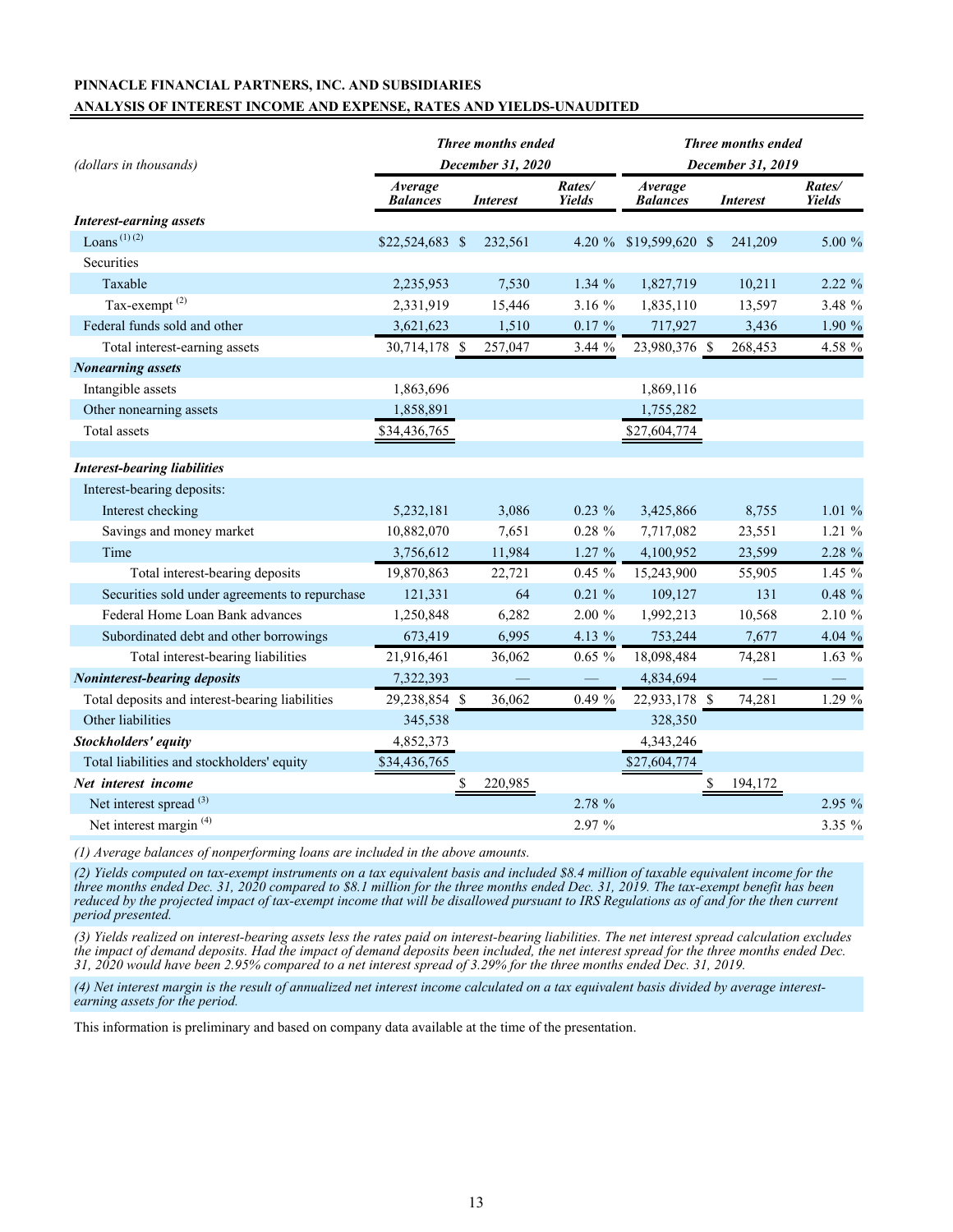## **PINNACLE FINANCIAL PARTNERS, INC. AND SUBSIDIARIES ANALYSIS OF INTEREST INCOME AND EXPENSE, RATES AND YIELDS-UNAUDITED**

|                                                 |                            | Year ended              |                         | <b>Year Ended</b>          |                         |                         |  |  |  |
|-------------------------------------------------|----------------------------|-------------------------|-------------------------|----------------------------|-------------------------|-------------------------|--|--|--|
| (dollars in thousands)                          |                            | December 31, 2020       |                         | December 31, 2019          |                         |                         |  |  |  |
|                                                 | Average<br><b>Balances</b> | <i>Interest</i>         | Rates/<br><b>Yields</b> | Average<br><b>Balances</b> | <i>Interest</i>         | Rates/<br><b>Yields</b> |  |  |  |
| <b>Interest-earning assets</b>                  |                            |                         |                         |                            |                         |                         |  |  |  |
| Loans $(1)(2)$                                  | \$21,824,841 \$            | 919,744                 |                         | 4.30 % \$18,847,104 \$     | 955,388                 | 5.17 %                  |  |  |  |
| Securities                                      |                            |                         |                         |                            |                         |                         |  |  |  |
| Taxable                                         | 2,136,437                  | 35,663                  | 1.67%                   | 1,791,663                  | 46,649                  | 2.60 %                  |  |  |  |
| Tax-exempt <sup>(2)</sup>                       | 2,114,277                  | 58,867                  | 3.35 %                  | 1,680,758                  | 51,138                  | 3.62%                   |  |  |  |
| Federal funds sold and other                    | 2,586,298                  | 6,768                   | $0.26 \%$               | 631,331                    | 14,761                  | 2.34 %                  |  |  |  |
| Total interest-earning assets                   |                            | 28,661,853 \$ 1,021,042 | 3.67 %                  |                            | 22,950,856 \$ 1,067,936 | 4.78 %                  |  |  |  |
| <b>Nonearning</b> assets                        |                            |                         |                         |                            |                         |                         |  |  |  |
| Intangible assets                               | 1,867,007                  |                         |                         | 1,859,548                  |                         |                         |  |  |  |
| Other nonearning assets                         | 1,805,677                  |                         |                         | 1,624,750                  |                         |                         |  |  |  |
| Total assets                                    | \$32,334,537               |                         |                         | \$26,435,154               |                         |                         |  |  |  |
| <b>Interest-bearing liabilities</b>             |                            |                         |                         |                            |                         |                         |  |  |  |
| Interest-bearing deposits:                      |                            |                         |                         |                            |                         |                         |  |  |  |
| Interest checking                               | 4,602,683                  | 19,542                  | $0.42 \%$               | 3,236,907                  | 36,901                  | 1.14%                   |  |  |  |
| Savings and money market                        | 9,623,790                  | 45,364                  | $0.47~\%$               | 7,557,265                  | 104,138                 | 1.38 %                  |  |  |  |
| Time                                            | 4,162,523                  | 70,641                  | 1.70 %                  | 3,978,688                  | 90,602                  | 2.28 %                  |  |  |  |
| Total interest-bearing deposits                 | 18,388,996                 | 135,547                 | 0.74%                   | 14,772,860                 | 231,641                 | 1.57 %                  |  |  |  |
| Securities sold under agreements to repurchase  | 150,118                    | 350                     | $0.23 \%$               | 117,518                    | 570                     | 0.49%                   |  |  |  |
| Federal Home Loan Bank advances                 | 1,750,578                  | 33,135                  | 1.89 %                  | 2,055,365                  | 43,675                  | 2.12 %                  |  |  |  |
| Subordinated debt and other borrowings          | 692,169                    | 30,222                  | 4.37 %                  | 557,387                    | 25,908                  | 4.65 %                  |  |  |  |
| Total interest-bearing liabilities              | 20,981,861                 | 199,254                 | 0.95%                   | 17,503,130                 | 301,794                 | 1.72 %                  |  |  |  |
| <b>Noninterest-bearing deposits</b>             | 6,380,155                  |                         |                         | 4,503,134                  |                         |                         |  |  |  |
| Total deposits and interest-bearing liabilities | 27,362,016 \$              | 199,254                 | $0.73 \%$               | 22,006,264 \$              | 301,794                 | 1.37 %                  |  |  |  |
| Other liabilities                               | 337,855                    |                         |                         | 241,935                    |                         |                         |  |  |  |
| Stockholders' equity                            | 4,634,666                  |                         |                         | 4,186,955                  |                         |                         |  |  |  |
| Total liabilities and stockholders' equity      | \$32,334,537               |                         |                         | \$26,435,154               |                         |                         |  |  |  |
| Net interest income                             |                            | \$<br>821,788           |                         |                            | 766,142<br>\$           |                         |  |  |  |
| Net interest spread (3)                         |                            |                         | 2.72%                   |                            |                         | 3.06 %                  |  |  |  |
| Net interest margin <sup>(4)</sup>              |                            |                         | 2.97 %                  |                            |                         | 3.46 %                  |  |  |  |
|                                                 |                            |                         |                         |                            |                         |                         |  |  |  |

*(1) Average balances of nonperforming loans are included in the above amounts.* 

*(2) Yields computed on tax-exempt instruments on a tax equivalent basis and included \$29.9 million of taxable equivalent income for the year ended Dec. 31, 2020 compared to \$29.0 million for the year ended Dec. 31, 2019. The tax-exempt benefit has been reduced by the projected impact of tax-exempt income that will be disallowed pursuant to IRS Regulations as of and for the then current period presented.*

*(3) Yields realized on interest-bearing assets less the rates paid on interest-bearing liabilities. The net interest spread calculation excludes the impact of demand deposits. Had the impact of demand deposits been included, the net interest spread for the year ended Dec. 31, 2020 would have been 2.94% compared to a net interest spread of 3.41% for the year ended Dec. 31, 2019.*

*(4) Net interest margin is the result of annualized net interest income calculated on a tax equivalent basis divided by average interestearning assets for the period.*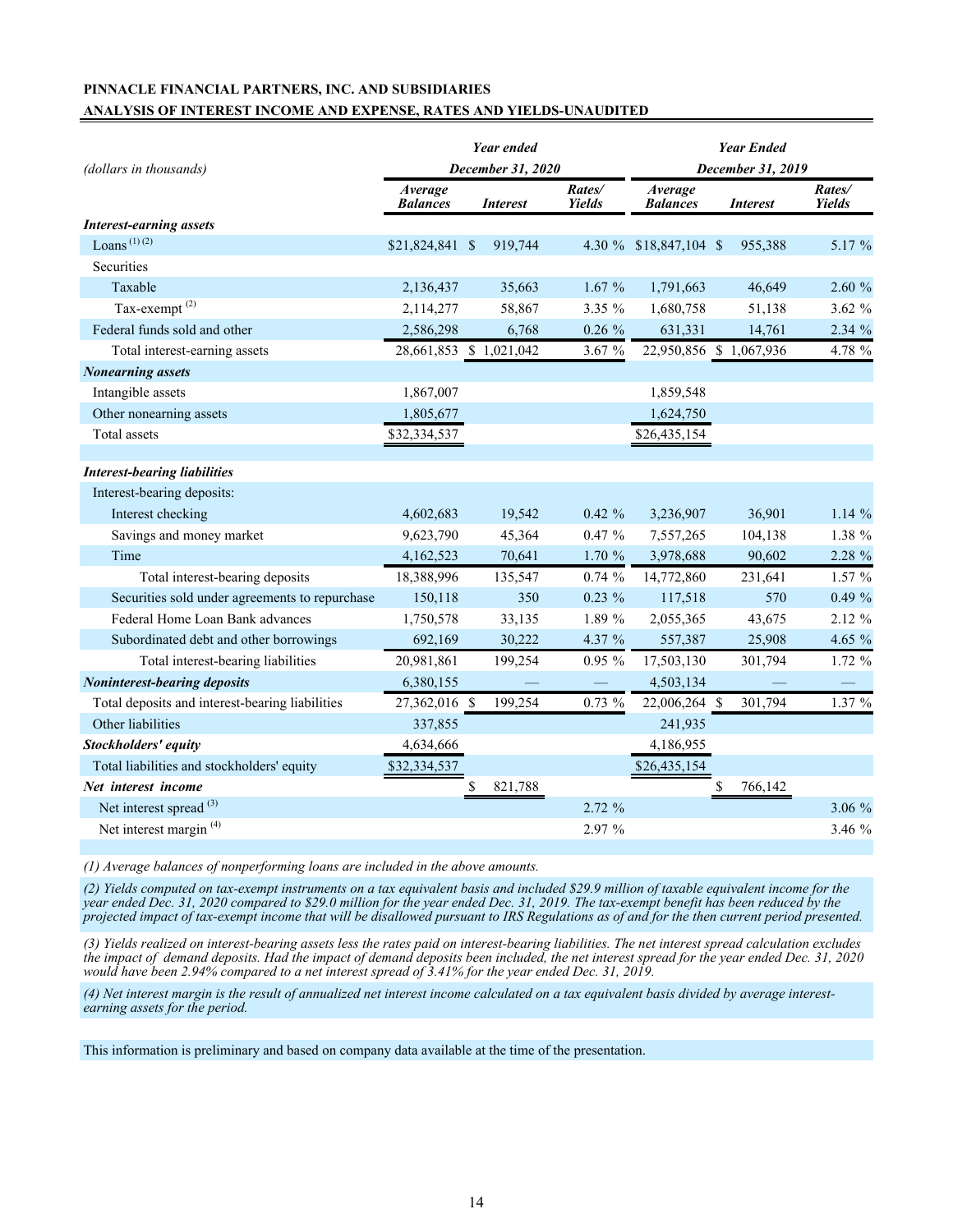## **PINNACLE FINANCIAL PARTNERS, INC. AND SUBSIDIARIES SELECTED QUARTERLY FINANCIAL DATA – UNAUDITED**

| (dollars in thousands)                                                                                         | December<br>2020 | September<br>2020 | June<br>2020 | March<br>2020 | December<br>2019 | September<br>2019 |
|----------------------------------------------------------------------------------------------------------------|------------------|-------------------|--------------|---------------|------------------|-------------------|
| Asset quality information and ratios:                                                                          |                  |                   |              |               |                  |                   |
| Nonperforming assets:                                                                                          |                  |                   |              |               |                  |                   |
| Nonaccrual loans                                                                                               | \$<br>73,836     | 71,390            | 62,562       | 70,970        | 61,605           | 73,263            |
| Other real estate (ORE) and<br>other nonperforming assets (NPAs)                                               | 12,360           | 19,445            | 22,105       | 27,182        | 29,487           | 30,049            |
| Total nonperforming assets                                                                                     | \$<br>86,196     | 90,835            | 84,667       | 98,152        | 91,092           | 103,312           |
| Past due loans over 90 days and still accruing interest                                                        | \$<br>2,362      | 1,313             | 1,982        | 1,990         | 1,615            | 2,450             |
| Accruing troubled debt restructurings <sup>(5)</sup>                                                           | \$<br>2,494      | 2,588             | 3,274        | 3,869         | 4,850            | 5,803             |
| Accruing purchase credit deteriorated loans                                                                    | \$<br>14,091     | 14,346            | 14,616       | 13,984        | 13,249           | 12,887            |
| Net loan charge-offs                                                                                           | \$<br>10,775     | 13,057            | 5,384        | 10,155        | 3,515            | 4,866             |
| Allowance for credit losses to nonaccrual loans                                                                | 386.1 %          | 404.3 %           | 456.1 %      | 313.5 %       | 153.8%           | 127.8 %           |
| As a percentage of total loans:                                                                                |                  |                   |              |               |                  |                   |
| Past due accruing loans over 30 days                                                                           | $0.19 \%$        | $0.11 \%$         | $0.09 \%$    | $0.17 \%$     | $0.18 \%$        | 0.24%             |
| Potential problem loans <sup>(6)</sup>                                                                         | 0.77%            | 0.96%             | 1.12%        | 1.22%         | 1.39 %           | 1.31 %            |
| Allowance for credit losses <sup>(20)</sup>                                                                    | 1.27 %           | 1.28 %            | 1.27%        | 1.09 %        | $0.48 \%$        | $0.48 \%$         |
| Nonperforming assets to total loans, ORE and other NPAs                                                        | $0.38 \%$        | 0.40%             | $0.38 \%$    | $0.48 \%$     | 0.46%            | 0.53%             |
| Classified asset ratio (Pinnacle Bank) <sup>(8)</sup>                                                          | 8.1 %            | 9.9%              | 11.2 %       | 12.0 %        | 13.4 %           | 13.5 %            |
| Annualized net loan charge-offs to avg. loans <sup>(7)</sup>                                                   | 0.19%            | $0.23 \%$         | $0.10 \%$    | $0.20 \%$     | $0.07\%$         | $0.10 \%$         |
| Wtd. avg. commercial loan internal risk ratings <sup>(6)</sup>                                                 | 45.1             | 45.2              | 45.1         | 45.0          | 44.9             | 45.3              |
| Interest rates and yields:                                                                                     |                  |                   |              |               |                  |                   |
| Loans                                                                                                          | 4.20 %           | $4.04\%$          | 4.16 %       | 4.84 %        | 5.00 %           | 5.21 %            |
| Securities                                                                                                     | 2.27 %           | 2.38 %            | 2.59 %       | 2.82 %        | 2.85 %           | 3.00 %            |
| Total earning assets                                                                                           | 3.44 %           | 3.38 %            | 3.58 %       | 4.41 %        | 4.58 %           | 4.78 %            |
| Total deposits, including non-interest bearing                                                                 | 0.33 %           | $0.43\%$          | $0.55\%$     | 0.99%         | $1.10 \%$        | $1.25 \%$         |
| Securities sold under agreements to repurchase                                                                 | 0.21%            | 0.21%             | $0.20 \%$    | $0.33\%$      | $0.48 \%$        | 0.45%             |
| FHLB advances                                                                                                  | 2.00 %           | 1.82 %            | 1.73 %       | 2.06 %        | 2.10 %           | 2.15 %            |
| Subordinated debt and other borrowings                                                                         | 4.13 %           | 3.99 %            | 4.42 %       | 4.96 %        | 4.04 $%$         | 4.22 %            |
| Total deposits and interest-bearing liabilities                                                                | $0.49 \%$        | 0.59%             | 0.74%        | 1.19%         | $1.29\%$         | 1.40 %            |
| Capital and other ratios <sup>(8)</sup> :                                                                      |                  |                   |              |               |                  |                   |
| Pinnacle Financial ratios:                                                                                     |                  |                   |              |               |                  |                   |
| Stockholders' equity to total assets                                                                           | 14.0 %           | 14.2 %            | 14.1 %       | 15.0 %        | 15.7%            | 15.6 %            |
| Common equity Tier one                                                                                         | $10.0 \%$        | 9.9%              | $9.6\%$      | 9.4%          | 9.7 %            | 9.6 %             |
| Tier one risk-based                                                                                            | 10.9%            | $10.7~\%$         | $10.4 \%$    | $9.4\%$       | 9.7 %            | $9.6\ \%$         |
| Total risk-based                                                                                               | 14.3 $%$         | $14.2 \%$         | 14.0 $%$     | 12.8 %        | $13.2 \%$        | 13.2 %            |
| Leverage                                                                                                       | 8.6 %            | 8.5 %             | 8.4 %        | $8.8\%$       | 9.1%             | 8.9%              |
| Tangible common equity to tangible assets                                                                      | 8.5 %            | $8.5\%$           | 8.3 %        | $9.2\%$       | $9.6 \%$         | 9.4%              |
| Pinnacle Bank ratios:                                                                                          |                  |                   |              |               |                  |                   |
| Common equity Tier one                                                                                         | 11.4 %           | $11.3\%$          | 11.0 %       | 11.0%         | $11.2 \%$        | 11.1%             |
| Tier one risk-based                                                                                            | 11.4 %           | 11.3 %            | 11.0 %       | 11.0 %        | 11.2 %           | 11.1 %            |
| Total risk-based                                                                                               | 12.7 %           | 12.6%             | 12.4%        | 12.2 %        | $12.2 \%$        | 12.1 %            |
| Leverage                                                                                                       | 9.1 %            | 8.9%              | 8.9%         | $10.3 \%$     | $10.5 \%$        | 10.4 %            |
| Construction and land development loans<br>as a percentage of total capital $(19)$                             | 89.0 %           | 86.7 %            | 83.6 %       | 84.2 %        | 83.6 %           | 79.9 %            |
| Non-owner occupied commercial real estate and<br>multi-family as a percentage of total capital <sup>(19)</sup> | 264.0 %          | 268.8%            | 275.0 %      | 264.1 %       | 268.3 %          | 272.8 %           |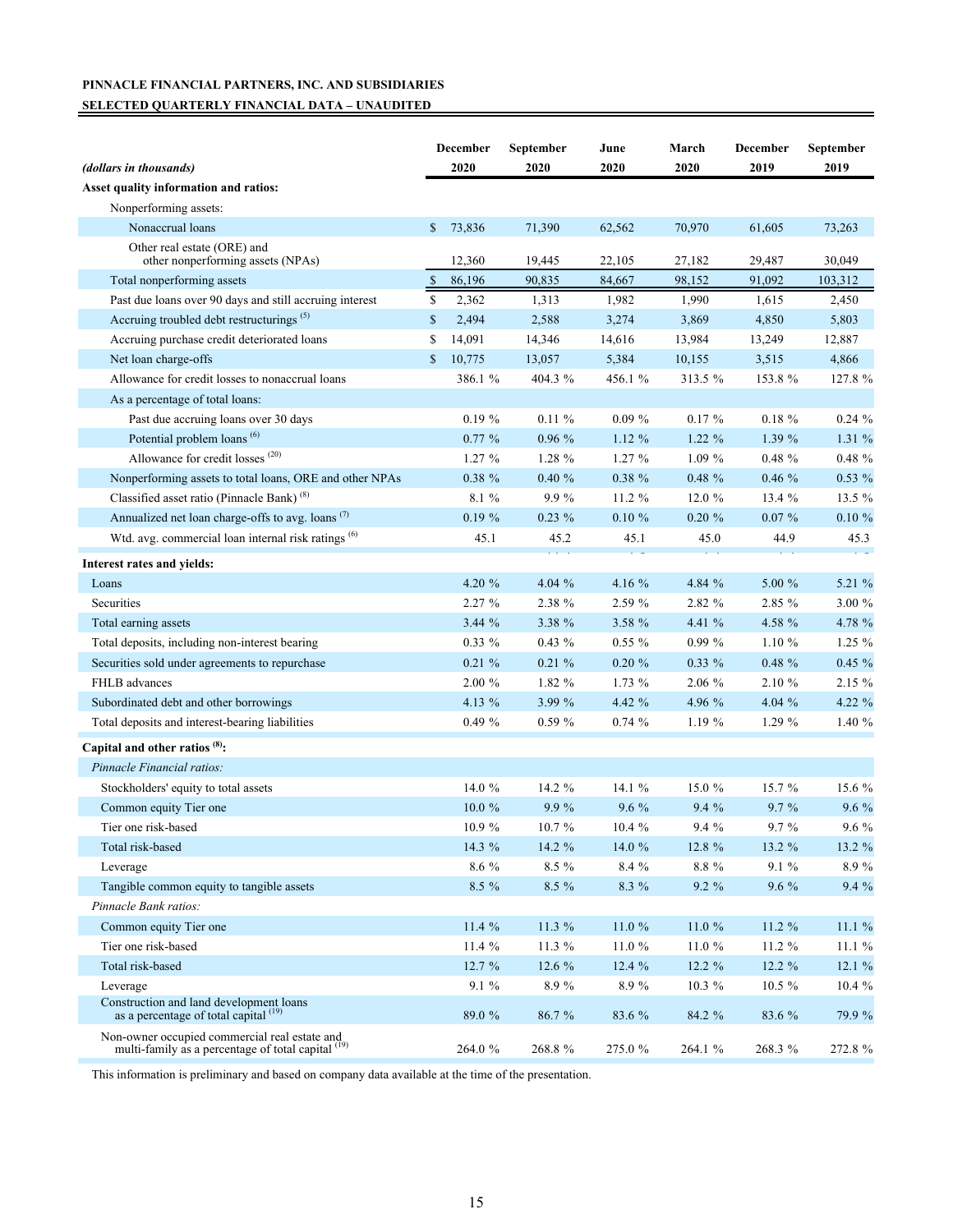## **PINNACLE FINANCIAL PARTNERS, INC. AND SUBSIDIARIES SELECTED QUARTERLY FINANCIAL DATA – UNAUDITED**

| (dollars in thousands, except per share data)                           |              | December<br>2020 | September<br>2020 | June<br>2020 | March<br>2020 | December<br>2019 | September<br>2019 |
|-------------------------------------------------------------------------|--------------|------------------|-------------------|--------------|---------------|------------------|-------------------|
|                                                                         |              |                  |                   |              |               |                  |                   |
| Per share data:                                                         |              |                  |                   |              |               |                  |                   |
| Earnings per common share – basic                                       | \$           | 1.42             | 1.42              | 0.83         | 0.37          | 1.26             | 1.45              |
| Earnings per common share - basic, excluding non-GAAP<br>adjustments    | \$           | 1.58             | 1.45              | 0.89         | 0.39          | 1.27             | 1.45              |
| Earnings per common share - diluted                                     | \$           | 1.42             | 1.42              | 0.83         | 0.37          | 1.26             | 1.44              |
| Earnings per common share - diluted, excluding non-GAAP<br>adjustments  | \$           | 1.58             | 1.45              | 0.89         | 0.39          | 1.27             | 1.45              |
| Common dividends per share                                              | $\mathbb{S}$ | 0.16             | 0.16              | 0.16         | 0.16          | 0.16             | 0.16              |
| Book value per common share at quarter end (9)                          | \$           | 61.80            | 60.26             | 59.05        | 57.85         | 56.89            | 55.97             |
| Tangible book value per common share at quarter end (9)                 | \$           | 37.25            | 35.68             | 34.43        | 33.20         | 32.45            | 31.60             |
| Revenue per diluted common share                                        | \$           | 4.03             | 3.95              | 3.63         | 3.47          | 3.32             | 3.64              |
| Revenue per diluted common share, excluding non-GAAP<br>adjustments     | $\mathbb{S}$ | 4.03             | 3.94              | 3.63         | 3.47          | 3.32             | 3.63              |
| <b>Investor information:</b>                                            |              |                  |                   |              |               |                  |                   |
| Closing sales price of common stock on last trading day of quarter      | \$           | 64.40            | 35.59             | 41.99        | 37.54         | 64.00            | 56.75             |
| High closing sales price of common stock during quarter                 | \$           | 65.51            | 44.47             | 48.98        | 64.03         | 64.80            | 61.14             |
| Low closing sales price of common stock during quarter                  | \$           | 35.97            | 33.28             | 33.24        | 31.98         | 54.58            | 50.78             |
| Closing sales price of depositary shares on last trading day of quarter | \$           | 27.69            | 26.49             | 25.98        |               |                  |                   |
| High closing sales price of depositary shares during quarter            | \$           | 27.94            | 26.82             | 26.05        |               |                  |                   |
| Low closing sales price of depositary shares during quarter             | \$           | 26.45            | 25.51             | 25.19        |               |                  |                   |
| <b>Other information:</b>                                               |              |                  |                   |              |               |                  |                   |
| Residential mortgage loan sales:                                        |              |                  |                   |              |               |                  |                   |
| Gross loans sold                                                        | \$           | 479,867          | 511,969           | 550,704      | 286,703       | 322,228          | 302,473           |
| Gross fees <sup>(10)</sup>                                              | \$           | 23,729           | 23,557            | 16,381       | 9,490         | 9,953            | 9,392             |
| Gross fees as a percentage of loans originated                          |              | 4.94 $%$         | 4.60 $%$          | 2.97 %       | 3.31%         | $3.09\%$         | 3.11%             |
| Net gain on residential mortgage loans sold                             | \$           | 12,387           | 19,453            | 19,619       | 8,583         | 6,044            | 7,402             |
| Investment gains (losses) on sales of securities, net (15)              | \$           |                  | 651               | (128)        | 463           | 68               | 417               |
| Brokerage account assets, at quarter end (11)                           | \$           | 5,509,560        | 4,866,726         | 4,499,856    | 4,000,643     | 4,636,441        | 4,355,429         |
| Trust account managed assets, at quarter end                            | \$           | 3,295,198        | 2,978,035         | 2,908,131    | 2,714,582     | 2,942,811        | 2,530,356         |
| Core deposits <sup>(12)</sup>                                           |              | \$23,510,883     | 22,003,989        | 21,391,794   | 18,604,262    | 17,617,479       | 17, 103, 470      |
| Core deposits to total funding (12)                                     |              | 79.5 %           | 76.9 %            | 75.8 %       | 75.9 %        | 76.2 %           | 74.7 %            |
| Risk-weighted assets                                                    |              | \$25,791,896     | 25,189,944        | 24,937,535   | 24,600,490    | 23,911,064       | 23,370,342        |
| Number of offices                                                       |              | 114              | 114               | $\sim$ 113   | $\sim$ 111    | $\sim$ 111       | 114               |
| Total core deposits per office                                          | \$           | 206,236          | 193,017           | 189,308      | 167,606       | 158,716          | 150,030           |
| Total assets per full-time equivalent employee                          | $\mathbb{S}$ | 13,262           | 13,027            | 12,936       | 11,422        | 11,180           | 11,217            |
| Annualized revenues per full-time equivalent employee                   | \$           | 459.8            | 456.1             | 426.9        | 414.3         | 404.6            | 449.8             |
| Annualized expenses per full-time equivalent employee                   | \$           | 246.6            | 221.1             | 205.4        | 215.6         | 208.1            | 214.8             |
| Number of employees (full-time equivalent)                              |              | 2,634.0          | 2,596.5           | 2,577.5      | 2,562.0       | 2,487.0          | 2,456.0           |
| Associate retention rate (13)                                           |              | 94.8 %           | 94.4 %            | 94.5 %       | 93.5 %        | 92.8 %           | 93.2 %            |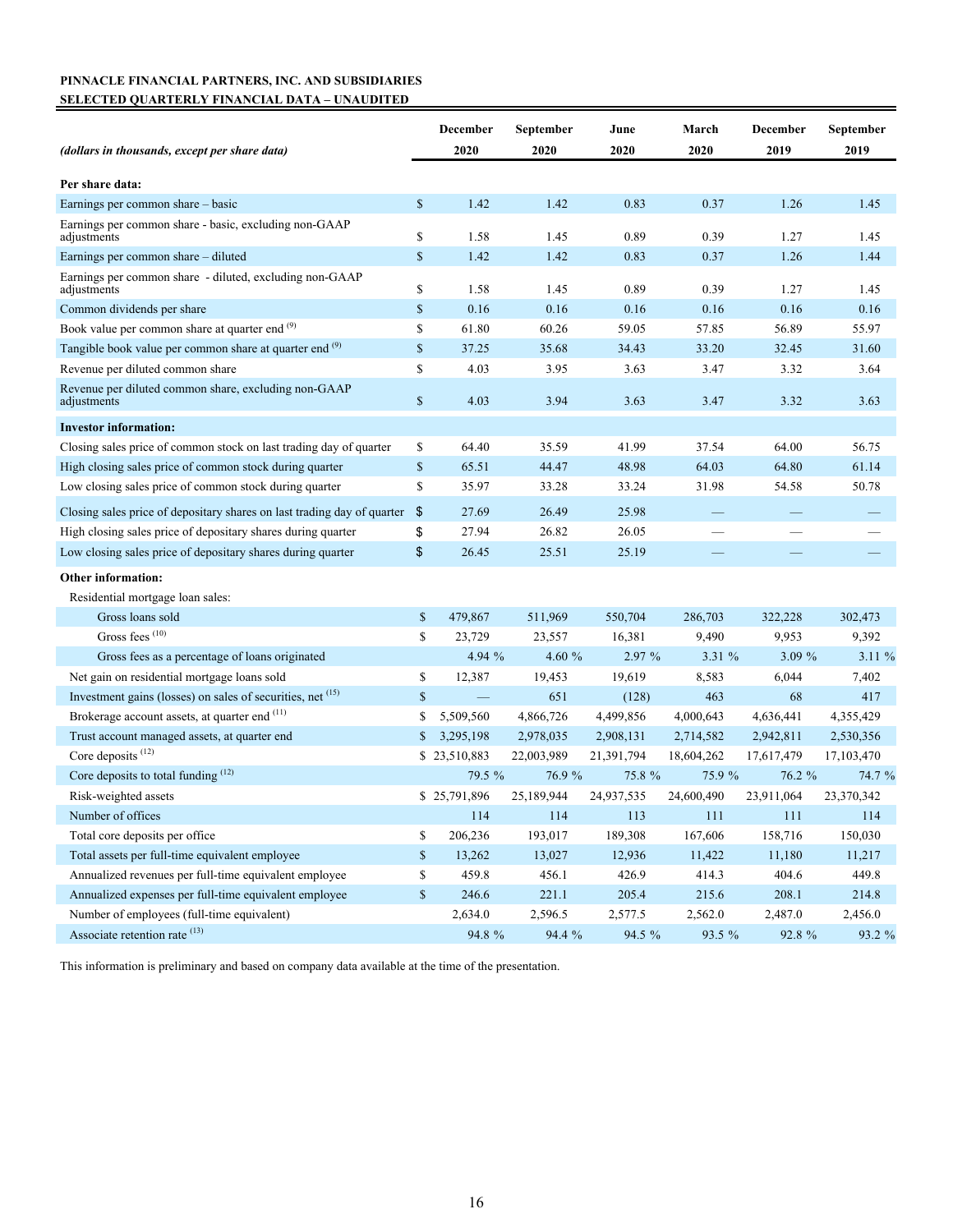# **PINNACLE FINANCIAL PARTNERS, INC. AND SUBSIDIARIES**

#### **RECONCILIATION OF NON-GAAP SELECTED QUARTERLY FINANCIAL DATA – UNAUDITED**

|                                                                                         |              |              | Three months ended |            | <b>Year ended</b> |            |  |
|-----------------------------------------------------------------------------------------|--------------|--------------|--------------------|------------|-------------------|------------|--|
|                                                                                         |              | December     | September          | December   | December          | December   |  |
| (dollars in thousands, except per share data)                                           |              | 2020         | 2020               | 2019       | 2020              | 2019       |  |
|                                                                                         |              |              |                    |            |                   |            |  |
| Net interest income                                                                     | \$           | 220,985      | 206,594            | 194,172    | 821,788           | 766,142    |  |
| Noninterest income                                                                      |              | 83,444       | 91,065             | 59,462     | 317,840           | 263,826    |  |
| Total revenues                                                                          |              | 304,429      | 297,659            | 253,634    | 1,139,628         | 1,029,968  |  |
| Less: Investment (gains) losses on sales of securities, net                             |              |              | (651)              | (68)       | (986)             | 5,941      |  |
| Loss on sale of non-prime automobile portfolio                                          |              |              |                    |            | $\qquad \qquad -$ | 1,536      |  |
| Total revenues excluding the impact of adjustments noted above                          | $\mathbb{S}$ | 304,429      | 297,008            | 253,566    | 1,138,642         | 1,037,445  |  |
| Noninterest expense                                                                     | $\mathbf S$  | 163,305      | 144,277            | 130,470    | 576,536           | 505,148    |  |
| Less: Other real estate (ORE) expense                                                   |              | 1,457        | 1,795              | 804        | 8,555             | 4,228      |  |
| FHLB restructuring charges                                                              |              | 10,307       | 1,991              |            | 15,168            |            |  |
| Hedge termination charges                                                               |              | 4,673        |                    |            | 4,673             |            |  |
| Branch rationalization charges                                                          |              |              | -                  |            |                   | 3,189      |  |
| Noninterest expense excluding the impact of adjustments noted above                     | \$           | 146,868      | 140,491            | 129,666    | 548,140           | 497,731    |  |
| Pre-tax income                                                                          | $\mathbf S$  | 133,944      | 137,049            | 118,520    | 371,358           | 497,537    |  |
| Provision for credit losses                                                             |              | 7,180        | 16,333             | 4,644      | 191,734           | 27,283     |  |
| Pre-tax pre-provision net revenue                                                       |              | 141,124      | 153,382            | 123,164    | 563,092           | 524,820    |  |
| Adjustments noted above                                                                 |              | 16,437       | 3,135              | 736        | 27,410            | 14,894     |  |
| Adjusted pre-tax pre-provision net revenue <sup>(14)</sup>                              | \$           | 157,561      | 156,517            | 123,900    | 590,502           | 539,714    |  |
| Noninterest income                                                                      | $\mathbf S$  | 83,444       | 91,065             | 59,462     | 317,840           | 263,826    |  |
| Less: Adjustments as noted above                                                        |              |              | (651)              | (68)       | (986)             | 7,477      |  |
| Noninterest income excluding the impact of adjustments noted above                      | $\mathbb{S}$ | 83,444       | 90,414             | 59,394     | 316,854           | 271,303    |  |
| Efficiency ratio <sup>(4)</sup>                                                         |              | 53.64 %      | 48.47 %            | 51.44 %    | 50.59 %           | 49.05 %    |  |
| Adjustments as noted above                                                              |              | $(5.40)\%$   | (1.17)%            | $(0.30)\%$ | $(2.45)\%$        | $(1.07)\%$ |  |
| Efficiency ratio (excluding adjustments noted above)                                    |              | 48.24 %      | 47.30 %            | 51.14 %    | 48.14 %           | 47.98 %    |  |
| Total average assets                                                                    |              | \$34,436,765 | 33,838,716         | 27,604,774 | 32,334,537        | 26,435,154 |  |
| Noninterest income to average assets <sup>(1)</sup>                                     |              | 0.96%        | $1.07\%$           | $0.85 \%$  | 0.98%             | $1.00\%$   |  |
| Adjustments as noted above                                                              |              | $-$ %        | (0.01)%            | $-$ %      | $-$ %             | $0.03 \%$  |  |
| Noninterest income (excluding adjustments noted above) to average assets <sup>(1)</sup> |              | 0.96%        | $1.06\%$           | $0.85 \%$  | 0.98 %            | 1.03 %     |  |
| Noninterest expense to average assets <sup>(1)</sup>                                    |              | 1.89 %       | 1.70%              | 1.88 %     | 1.78 %            | 1.91 %     |  |
| Adjustments as noted above                                                              |              | (0.19)%      | $(0.05)\%$         | (0.02)%    | (0.08)%           | $(0.03)\%$ |  |
| Noninterest expense (excluding adjustments noted above) to average assets (1)           |              | 1.70 %       | 1.65%              | 1.86 %     | 1.70%             | 1.88 %     |  |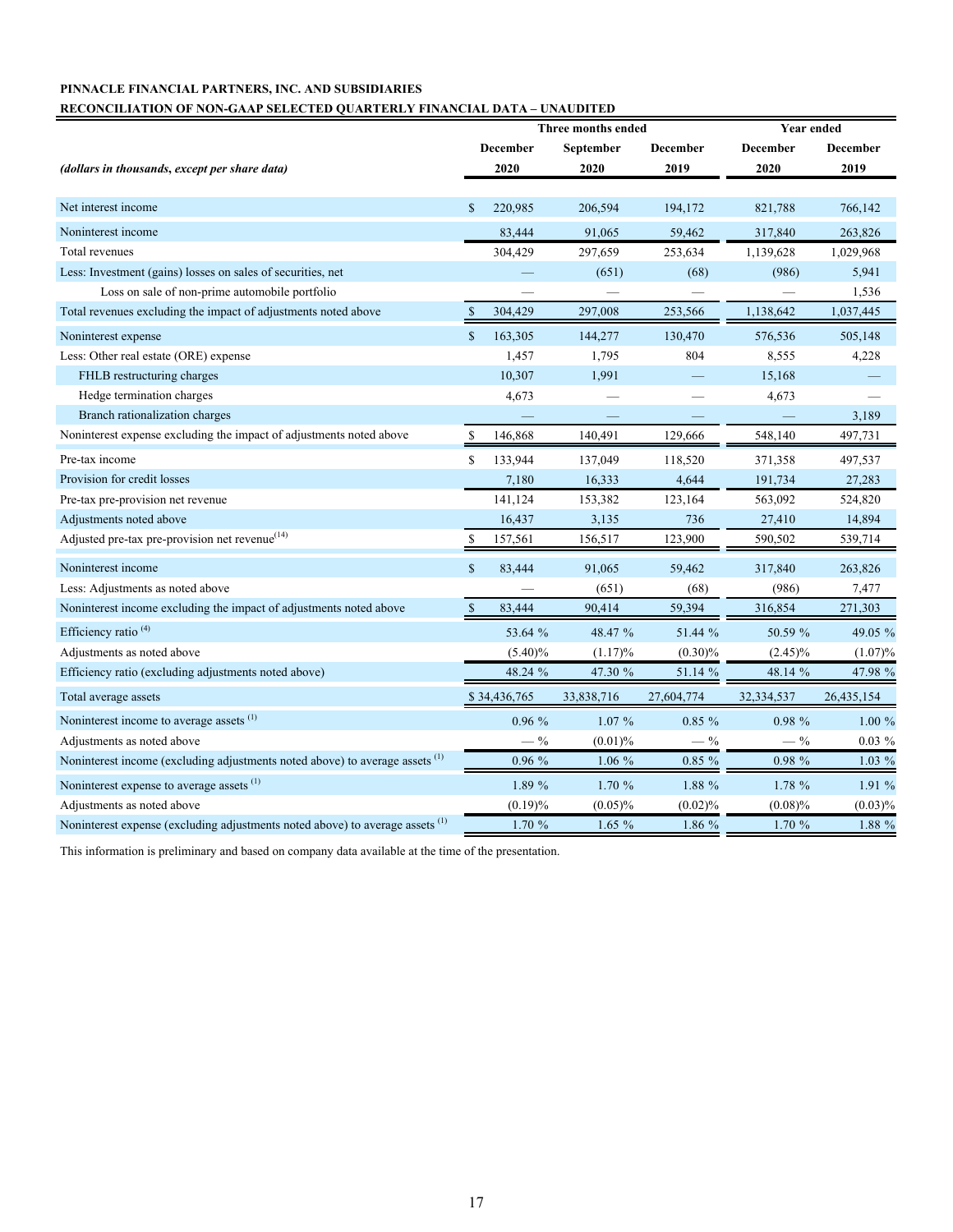## **PINNACLE FINANCIAL PARTNERS, INC. AND SUBSIDIARIES**

#### **RECONCILIATION OF NON-GAAP SELECTED QUARTERLY FINANCIAL DATA – UNAUDITED**

|                                                                                  | Three months ended |                   |           |                          |         |                          |                          |
|----------------------------------------------------------------------------------|--------------------|-------------------|-----------|--------------------------|---------|--------------------------|--------------------------|
|                                                                                  |                    | <b>December</b>   | September | June                     | March   | <b>December</b>          | September                |
| (dollars in thousands, except per share data)                                    |                    | 2020              | 2020      | 2020                     | 2020    | 2019                     | 2019                     |
| Net income available to common shareholders                                      | $\mathbf S$        | 107,078           | 106,847   | 62,444                   | 28,356  | 96,079                   | 110,521                  |
| Investment (gains) losses on sales of securities, net                            |                    |                   | (651)     | 128                      | (463)   | (68)                     | (417)                    |
| Sale of non-prime automobile portfolio                                           |                    |                   |           |                          |         |                          |                          |
| ORE expense                                                                      |                    | 1,457             | 1,795     | 2,888                    | 2,415   | 804                      | 655                      |
| Branch rationalization charges                                                   |                    |                   |           |                          |         |                          |                          |
| FHLB restructuring charges                                                       |                    | 10,307            | 1,991     | 2,870                    |         |                          |                          |
| Hedge termination charges                                                        |                    | 4,673             |           |                          |         |                          | $\overline{\phantom{0}}$ |
| Tax effect on adjustments noted above (18)                                       |                    | (4,297)           | (819)     | (1, 539)                 | (510)   | (192)                    | (62)                     |
| Net income available to common shareholders excluding adjustments<br>noted above | \$                 | 119,218           | 109,163   | 66,791                   | 29,798  | 96,623                   | 110,697                  |
| Basic earnings per common share                                                  | $\mathbb{S}$       | 1.42              | 1.42      | 0.83                     | 0.37    | 1.26                     | 1.45                     |
| Adjustment due to investment (gains) losses on sales of securities, net          |                    |                   | (0.01)    |                          |         | $\overline{\phantom{0}}$ | (0.01)                   |
| Adjustment due to sale of non-prime automobile portfolio                         |                    |                   |           |                          |         |                          |                          |
| Adjustment due to ORE expense                                                    |                    | 0.02              | 0.02      | 0.04                     | 0.03    | 0.01                     | 0.01                     |
| Adjustment due to branch rationalization charges                                 |                    |                   |           |                          |         |                          |                          |
| Adjustment due to FHLB restructuring charges                                     |                    | 0.14              | 0.03      | 0.04                     |         |                          |                          |
| Adjustment due to hedge termination charges                                      |                    | 0.06              |           |                          | -       |                          | -                        |
| Adjustment due to tax effect on adjustments noted above (18)                     |                    | (0.06)            | (0.01)    | (0.02)                   | (0.01)  | -                        |                          |
| Basic earnings per common share excluding adjustments noted above                | $\mathbb{S}$       | 1.58              | 1.45      | 0.89                     | 0.39    | 1.27                     | 1.45                     |
| Diluted earnings per common share                                                | $\mathbb S$        | 1.42              | 1.42      | 0.83                     | 0.37    | 1.26                     | 1.44                     |
| Adjustment due to investment (gains) losses on sales of securities, net          |                    |                   | (0.01)    |                          |         |                          | (0.01)                   |
| Adjustment due to sale of non-prime automobile portfolio                         |                    |                   |           | $\overline{\phantom{a}}$ |         |                          |                          |
| Adjustment due to ORE expense                                                    |                    | 0.02              | 0.02      | 0.04                     | 0.03    | 0.01                     | 0.01                     |
| Adjustment due to branch rationalization charges                                 |                    | $\qquad \qquad -$ |           | $\overline{\phantom{0}}$ |         |                          |                          |
| Adjustment due to FHLB restructuring charges                                     |                    | 0.14              | 0.03      | 0.04                     |         |                          |                          |
| Adjustment due to hedge termination charges                                      |                    | 0.06              |           |                          |         |                          |                          |
| Adjustment due to tax effect on adjustments noted above (18)                     |                    | (0.06)            | (0.01)    | (0.02)                   | (0.01)  | $\overline{\phantom{a}}$ | 0.01                     |
| Diluted earnings per common share excluding the adjustments noted above \$       |                    | 1.58              | 1.45      | 0.89                     | 0.39    | 1.27                     | 1.45                     |
| Revenue per diluted common share                                                 | $\mathbb{S}$       | 4.03              | 3.95      | 3.63                     | 3.47    | 3.32                     | 3.64                     |
| Adjustments as noted above                                                       |                    |                   | (0.01)    |                          |         |                          | (0.01)                   |
| Revenue per diluted common share excluding adjustments noted above               | \$                 | 4.03              | 3.94      | 3.63                     | 3.47    | 3.32                     | 3.63                     |
|                                                                                  |                    |                   |           |                          |         |                          |                          |
| Book value per common share at quarter end                                       | $\mathbf{\hat{s}}$ | 61.80             | 60.26     | 59.05                    | 57.85   | 56.89                    | 55.97                    |
| Adjustment due to goodwill, core deposit and other intangible assets             |                    | (24.55)           | (24.58)   | (24.62)                  | (24.65) | (24.44)                  | (24.37)                  |
| Tangible book value per common share at quarter end (9)                          | $\frac{8}{2}$      | 37.25             | 35.68     | 34.43                    | 33.20   | 32.45                    | 31.60                    |
| Equity method investment <sup>(17)</sup>                                         |                    |                   |           |                          |         |                          |                          |
| Fee income from BHG, net of amortization                                         | \$                 | 24,294            | 26,445    | 17,208                   | 15,592  | 12,312                   | 32,248                   |
| Funding cost to support investment                                               |                    | 1,222             | 1,231     | 2,134                    | 2,122   | 2,345                    | 2,366                    |
| Pre-tax impact of BHG                                                            |                    | 23,072            | 25,214    | 15,074                   | 13,470  | 9,967                    | 29,882                   |
| Income tax expense at statutory rates                                            |                    | 6,031             | 6,591     | 3,940                    | 3,521   | 2,605                    | 7,811                    |
| Earnings attributable to BHG                                                     | \$                 | 17,041            | 18,623    | 11,134                   | 9,949   | 7,362                    | 22,071                   |
| Basic earnings per common share attributable to BHG                              | \$                 | 0.23              | 0.25      | 0.15                     | 0.13    | 0.10                     | 0.29                     |
| Diluted earnings per common share attributable to BHG                            | \$                 | 0.23              | 0.25      | 0.15                     | 0.13    | 0.10                     | 0.29                     |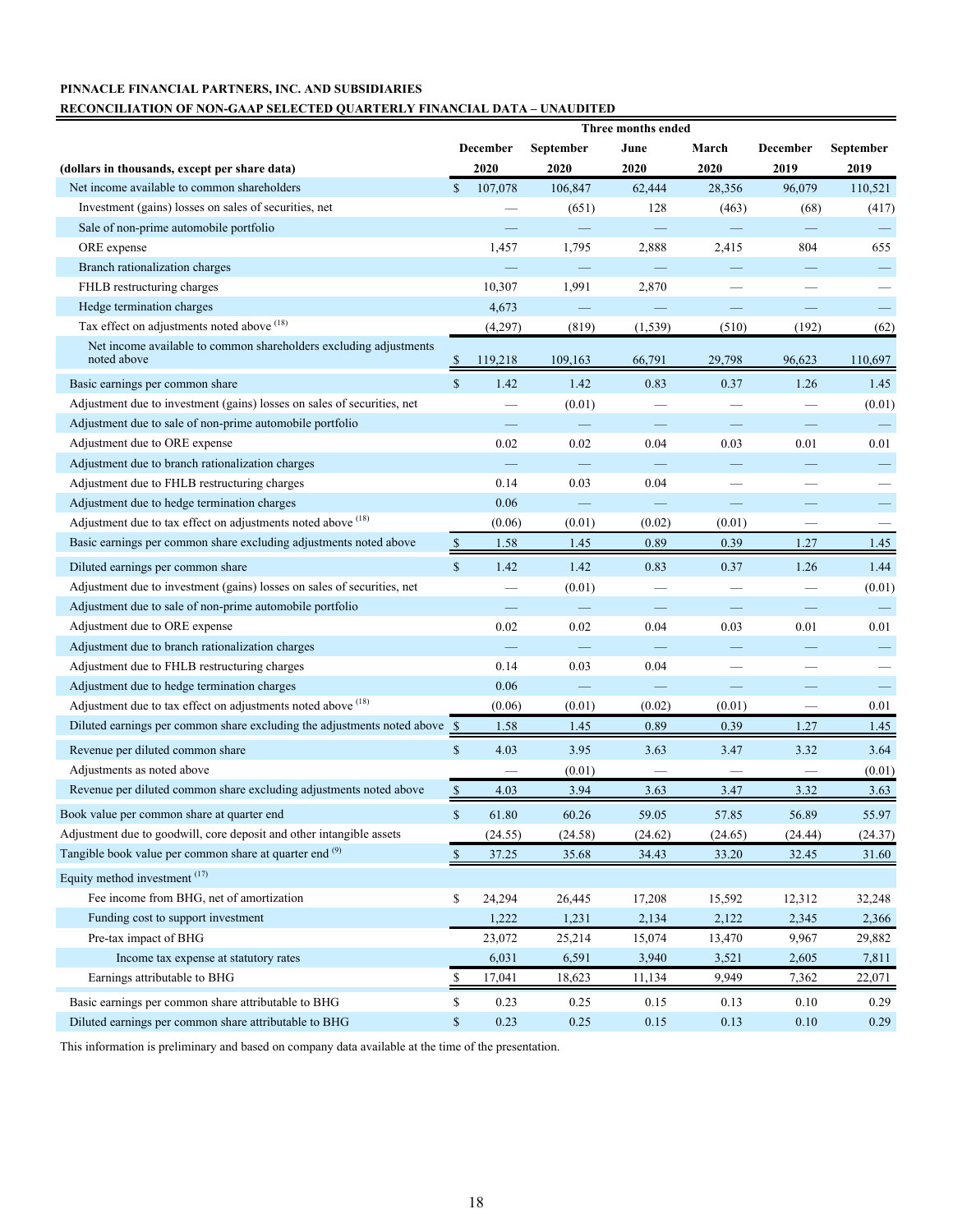## **PINNACLE FINANCIAL PARTNERS, INC. AND SUBSIDIARIES RECONCILIATION OF NON-GAAP SELECTED QUARTERLY FINANCIAL DATA –**

|                                                                               |                                 | Year ended      |          |
|-------------------------------------------------------------------------------|---------------------------------|-----------------|----------|
|                                                                               |                                 | <b>December</b> | December |
| (dollars in thousands, except per share data)                                 |                                 | 2020            | 2019     |
| Net income available to common shareholders                                   | <sup>\$</sup>                   | 304,725         | 400,881  |
| Investment (gains) losses on sales of securities, net                         |                                 | (986)           | 5,941    |
| Sale of non-prime automobile portfolio                                        |                                 |                 | 1,536    |
| ORE expense                                                                   |                                 | 8,555           | 4,228    |
| Branch rationalization charges                                                |                                 |                 | 3,189    |
| FHLB restructuring charges                                                    |                                 | 15,168          |          |
| Hedge termination charges                                                     |                                 | 4,673           |          |
| Tax effect on adjustments noted above (18)                                    |                                 | (7,165)         | (3,893)  |
| Net income available to common shareholders excluding adjustments noted above |                                 | 324,970         | 411,882  |
| Basic earnings per common share                                               | $\mathbf S$                     | 4.04            | 5.25     |
| Adjustment due to investment (gains) losses on sales of securities, net       |                                 | (0.01)          | 0.08     |
| Adjustment due to sale of non-prime automobile portfolio                      |                                 |                 | 0.02     |
| Adjustment due to ORE expense                                                 |                                 | 0.11            | 0.05     |
| Adjustment due to branch rationalization charges                              |                                 |                 | 0.04     |
| Adjustment due to FHLB restructuring charges                                  |                                 | 0.20            |          |
| Adjustment due to hedge termination charges                                   |                                 | 0.06            |          |
| Adjustment due to tax effect on adjustments noted above (18)                  |                                 | (0.10)          | (0.05)   |
| Basic earnings per common share excluding adjustments noted above             | $\mathbb{S}$                    | 4.30            | 5.39     |
| Diluted earnings per common share                                             |                                 | 4.03            | 5.22     |
| Adjustment due to investment (gains) losses on sales of securities, net       |                                 | (0.01)          | 0.08     |
| Adjustment due to sale of non-prime automobile portfolio                      |                                 |                 | 0.02     |
| Adjustment due to ORE expense                                                 |                                 | 0.11            | 0.05     |
| Adjustment due to branch rationalization charges                              |                                 |                 | 0.04     |
| Adjustment due to FHLB restructuring charges                                  |                                 | 0.20            |          |
| Adjustment due to hedge termination charges                                   |                                 | 0.06            |          |
| Adjustment due to tax effect on adjustments noted above (18)                  |                                 | (0.09)          | (0.04)   |
| Diluted earnings per common share excluding the adjustments noted above       | $\mathbb{S}$                    | 4.30            | 5.37     |
| Revenue per diluted common share                                              | $\mathbf S$                     | 15.06           | 13.42    |
| Adjustments as noted above                                                    |                                 | (0.01)          | 0.09     |
| Revenue per diluted common share excluding adjustments noted above            | \$                              | 15.05           | 13.51    |
| Equity method investment (17)                                                 |                                 |                 |          |
| Fee income from BHG, net of amortization                                      | \$                              | 83,539          | 90,111   |
| Funding cost to support investment                                            |                                 | 6,709           | 9,489    |
| Pre-tax impact of BHG                                                         |                                 | 76,830          | 80,622   |
| Income tax expense at statutory rates                                         |                                 | 20,083          | 21,075   |
| Earnings attributable to BHG                                                  | $\frac{\mathsf{s}}{\mathsf{s}}$ | 56,747          | 59,547   |
| Basic earnings per common share attributable to BHG                           | \$                              | 0.75            | 0.78     |
| Diluted earnings per common share attributable to BHG                         | \$                              | 0.75            | 0.78     |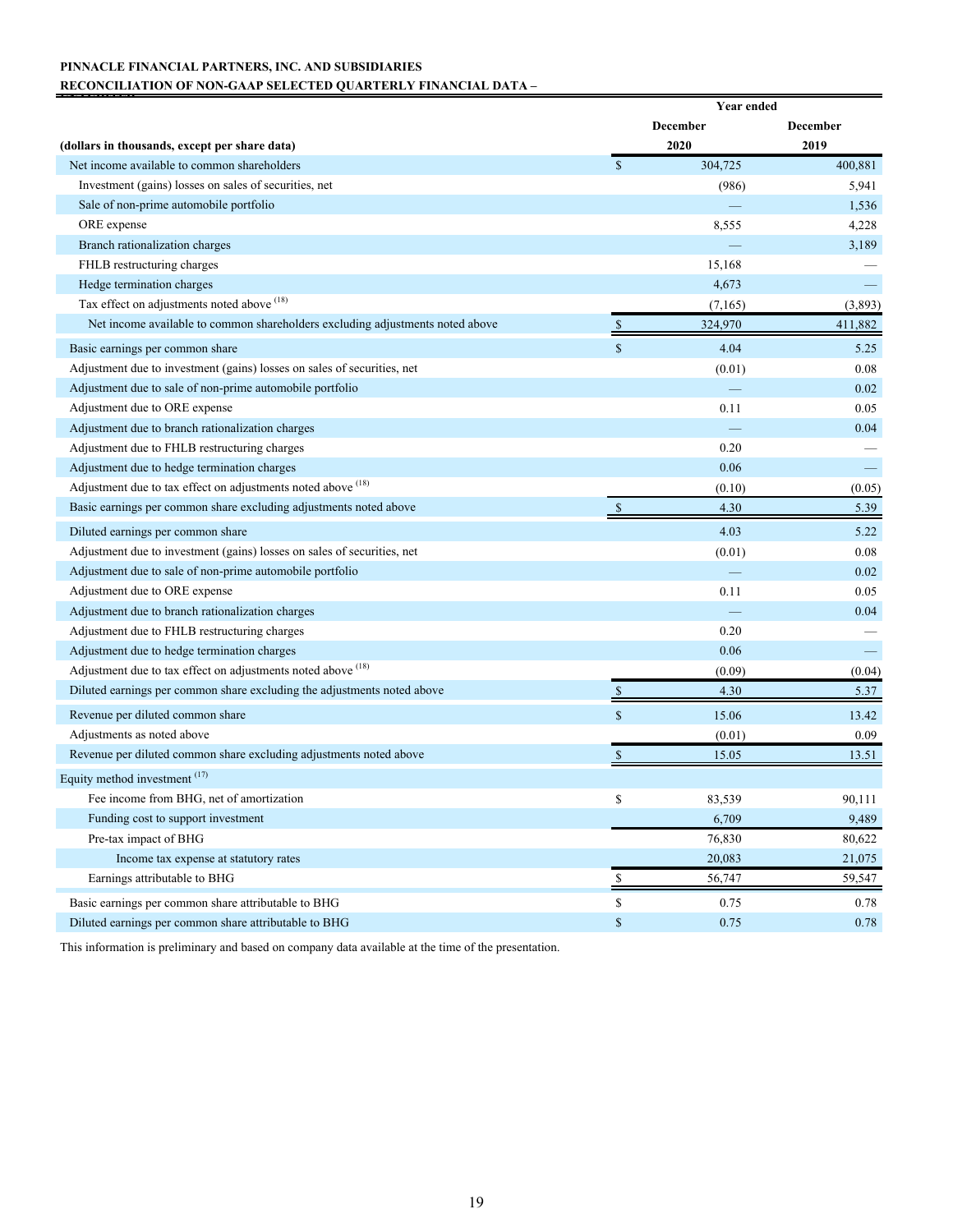## **PINNACLE FINANCIAL PARTNERS, INC. AND SUBSIDIARIES**

## **RECONCILIATION OF NON-GAAP SELECTED QUARTERLY FINANCIAL DATA – UNAUDITED**

|                                                                                     |                 | Three months ended |             | <b>Year ended</b> |              |  |  |
|-------------------------------------------------------------------------------------|-----------------|--------------------|-------------|-------------------|--------------|--|--|
|                                                                                     | December        | September          | December    | December          | December     |  |  |
| (dollars in thousands, except per share data)                                       | 2020            | 2020               | 2019        | 2020              | 2019         |  |  |
| Return on average assets <sup>(1)</sup>                                             | 1.24%           | 1.26%              | 1.38 %      | 0.94%             | 1.52 %       |  |  |
| Adjustments as noted above                                                          | 0.14%           | $0.02 \%$          | $0.01 \%$   | $0.07 \%$         | 0.04%        |  |  |
| Return on average assets excluding adjustments noted above (1)                      | 1.38 %          | $1.28 \%$          | 1.39%       | 1.01%             | 1.56%        |  |  |
| Tangible assets:                                                                    |                 |                    |             |                   |              |  |  |
| <b>Total</b> assets                                                                 | \$34,932,860    | 33,824,931         | 27,805,496  | \$34,932,860      | 27,805,496   |  |  |
| Less: Goodwill                                                                      | (1,819,811)     | (1,819,811)        | (1,819,811) | (1,819,811)       | (1,819,811)  |  |  |
| Core deposit and other intangible assets                                            | (42, 336)       | (44, 713)          | (51, 130)   | (42, 336)         | (51, 130)    |  |  |
| Net tangible assets                                                                 | \$33,070,713    | 31,960,407         | 25,934,555  | \$33,070,713      | 25,934,555   |  |  |
| Tangible common equity:                                                             |                 |                    |             |                   |              |  |  |
| Total stockholders' equity                                                          | 4,904,611<br>S. | 4,787,308          | 4,355,748   | \$4,904,611       | 4,355,748    |  |  |
| Less: Preferred stockholders' equity                                                | (217, 126)      | (217, 126)         |             | (217, 126)        |              |  |  |
| Total common stockholders' equity                                                   | 4,687,485       | 4,570,182          | 4,355,748   | 4,687,485         | 4,355,748    |  |  |
| Less: Goodwill                                                                      | (1,819,811)     | (1,819,811)        | (1,819,811) | (1,819,811)       | (1,819,811)  |  |  |
| Core deposit and other intangible assets                                            | (42, 336)       | (44, 713)          | (51, 130)   | (42, 336)         | (51, 130)    |  |  |
| Net tangible common equity                                                          | 2,825,338       | 2,705,658          | 2,484,807   | 2,825,338         | 2,484,807    |  |  |
| Ratio of tangible common equity to tangible assets                                  | 8.54%           | 8.47 %             | 9.58 %      | 8.54%             | 9.58 %       |  |  |
|                                                                                     |                 |                    |             |                   |              |  |  |
| Average tangible assets:<br>Average assets                                          | \$34,436,765    | 33,838,716         | 27,604,774  | \$32,334,537      | 26, 435, 154 |  |  |
| Less: Average goodwill                                                              | (1,819,811)     | (1,819,811)        | (1,830,370) | (1,819,811)       | (1,817,596)  |  |  |
| Average core deposit and other intangible assets                                    | (43, 886)       | (46, 272)          | (38, 746)   | (47,196)          | (41, 953)    |  |  |
| Net average tangible assets                                                         | \$32,573,068    | 31,972,633         | 25,735,658  | \$30,467,530      | 24,575,605   |  |  |
|                                                                                     |                 |                    |             |                   |              |  |  |
| Return on average assets <sup>(1)</sup>                                             | 1.24%           | 1.26%              | 1.38 %      | 0.94%             | $1.52 \%$    |  |  |
| Adjustment due to goodwill, core deposit and other intangible assets                | $0.07 \%$       | $0.07 \%$          | $0.10 \%$   | $0.06 \%$         | $0.11 \%$    |  |  |
| Return on average tangible assets <sup>(1)</sup>                                    | 1.31 %          | 1.33 %             | 1.48 %      | 1.00%             | 1.63%        |  |  |
| Adjustments as noted above                                                          | $0.15 \%$       | $0.03 \%$          | $0.01 \%$   | $0.07 \%$         | $0.05 \%$    |  |  |
| Return on average tangible assets excluding adjustments noted above (1)             | 1.46 %          | 1.36 %             | 1.49 %      | 1.07%             | $1.68 \%$    |  |  |
| Average tangible common equity:                                                     |                 |                    |             |                   |              |  |  |
| Average stockholders' equity                                                        | 4,852,373<br>S  | 4,765,864          | 4,343,246   | \$4,634,666       | 4,186,955    |  |  |
| Less: Average preferred equity                                                      | (217, 126)      | (217, 535)         |             | (124, 074)        |              |  |  |
| Average common equity                                                               | 4,635,247       | 4,548,329          | 4,343,246   | 4,510,592         | 4,186,955    |  |  |
| Less: Average goodwill                                                              | (1,819,811)     | (1,819,811)        | (1,830,370) | (1,819,811)       | (1,817,596)  |  |  |
| Average core deposit and other intangible assets                                    | (43,886)        | (46, 272)          | (38, 746)   | (47,196)          | (41, 953)    |  |  |
| Net average tangible common equity                                                  | 2,771,550<br>\$ | 2,682,246          | 2,474,130   | 2,643,585         | 2,327,406    |  |  |
| Return on average equity $(1)$                                                      | 8.78 %          | 8.92 %             | 8.78 %      | 6.57%             | 9.57 %       |  |  |
| Adjustment due to average preferred stockholders' equity                            | 0.41%           | $0.43 \%$          | $-$ %       | $0.19 \%$         | $-$ %        |  |  |
| Return on average common equity $(1)$                                               | 9.19 %          | 9.35 %             | 8.78 %      | 6.76 %            | 9.57 %       |  |  |
| Adjustment due to goodwill, core deposit and other intangible assets                | $6.18 \%$       | 6.50 %             | 6.63%       | 4.77 %            | 7.65 %       |  |  |
| Return on average tangible common equity <sup>(1)</sup>                             | 15.37 %         | 15.85 %            | 15.41 %     | 11.53 %           | 17.22 %      |  |  |
| Adjustments as noted above                                                          | 1.74%           | $0.34 \%$          | $0.09 \%$   | 0.76%             | $0.48 \%$    |  |  |
| Return on average tangible common equity excluding adjustments noted<br>above $(1)$ | 17.11 %         | 16.19 %            | 15.49 %     | 12.29 %           | 17.70 %      |  |  |
| Allowance for credit losses on loans as a percent of total loans                    | 1.27 %          | 1.28 %             | $0.48 \%$   | 1.27%             | 0.48 %       |  |  |
| Impact of excluding PPP loans from total loans                                      | $0.11 \%$       | $0.15 \%$          | $-$ %       | $0.11 \%$         | $-$ %        |  |  |
| Allowance as adjusted for the above exclusion of PPP loans from total loans         | 1.38 %          | 1.43 %             | $0.48 \%$   | $1.38~\%$         | 0.48 %       |  |  |